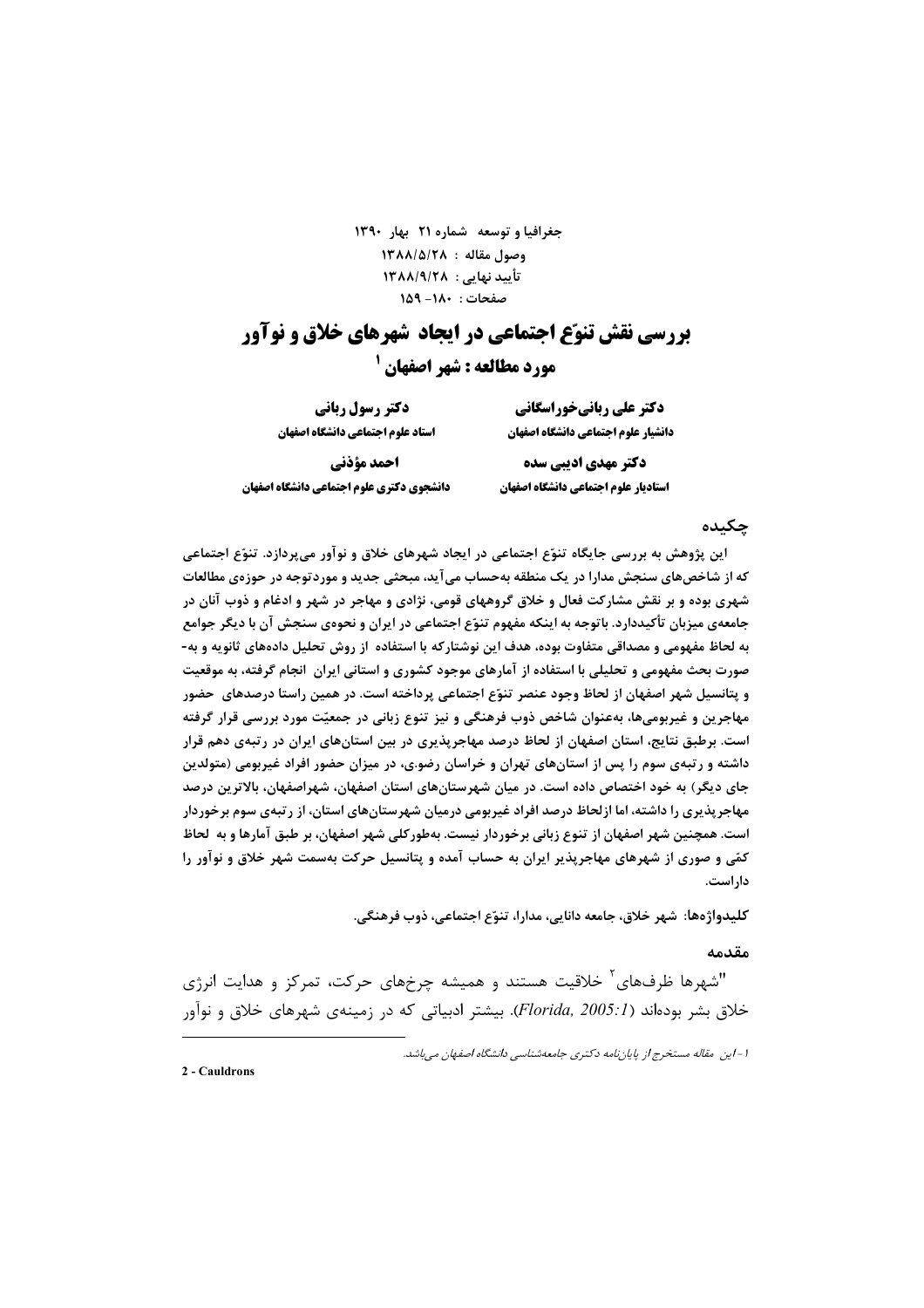به نگارش درآمدهاند، تنها به نقش خلاقیت در رشد و شکل۵هی به شهر نیرداختهاند، بلکه بیشتر بر این تأکید دارند که با حذف محدودیّتها و موانع (فیزیکی،اجتماعی، فرهنگی و…) از شهرها، خلاقیت تبدیل بەنیروی محرکەی رشد و توسعەی اقتصادی شهرها، مناطق و ملتھا خواهد شد.

از طرفی مسألهی خلاقیت و نوآوری، در ادبیات توسعه، امروزه در زمینههای مختلفی طرح و بررسی میگردد. در توسعهی دانایی محور بهطور کلی و در جامعه و اقتصاد دانایی به طور خاص خلاقیت، نوآوری و تولید معنای جدید از جایگاه ویژهای برخوردار است. با کمی تسامح مے توان ظهور شهرهای دانایے، جامعه دانایی و اقتصاددانایی را مترادف باظهور شهرهای خلاق دانست. بهبیانی دیگر، شهرهای خلاق مکانهای اصلی رشد جامعه و اقتصاد دانایی و بهطور کلی تولید دانش هستند. ازجمله سرمایهها و داراییهای جامعه دانایی مردم به عنوان حاملان دانش ضمنی یا عبارت دیگر سرمایههای انسانی و خلاق هستند. بنابراین حرکت به سمت جامعه دانایی، حرکت به سمت شکل گیری شهرهای خلاق در تولید دانش نیز به حساب می آید.

برای جذب سرمایههای انسانی و خلاق، شهرها و مناطق وابسته به آن باید ویژگیهای خاص داشته باشند که بتوانند به شهر خلاق تبدیل شوند. غیر از بسترهای دانش (دانشگاهها و…)، صنعت و به ویژه صنایع با فنآوری برتر، بسترهای اجتماعی و فرهنگی چون، تنوّع اجتماعي، مطلوبيت محل زندگي، كيفيت زندگي، برابري *اجتماعي (Winden & et al, 2007)* و (2005: Florida)، جایگاه مهمی به خود اختصاص دادهاند. علاوه بر جذب سرمایههای خلاق در یک شهر، هنر و فرهنگ به عنوان شاخصی دیگر برای شهرهای خلاق به شمار می آیند. به عنوان نمونه ژان٫می ٔ شهر را دارای نظم و انسجام فرهنگی همراه با نوآوری و پیشرفت می،داند (ربانی، ۱۳۸۵: ۲) برای حرکت بهسمت جامعه و اقتصاد دانایی، بسترهای شهری باید شرایط جذب نیروی انسانی خلاق و نوآور (طبقه خلاق) و بنیانهای دانش را دارا باشند. از جملهی این بسترهای اجتماعی و فرهنگی بحث تنوّع اجتماعی است که این نوشتار بدان پرداخته است. با توجه به برنامهی نظری این نوشتار اهمیت و ضرورت بررسی بسترهای شهرهای خلاق می تواند به دلایل زیر قابل طرح باشد :

- جایگاه شهر به عنوان محل شکل گیری بسترهای جامعه دانایی؛
- اهمیت و محور بودن شهرها در توسعه اقتصادی (اقتصاد دانایی)؛
- $\blacksquare$ جایگاه و اهمیت شهر بهعنوان یکی از الزامات اساسی تشکیل خوشههای علم و فن آوری؛
- نقش و جایگاه شهرها در جذب،استفاده و حفظ سرمایههای انسانی خلاق (طبقه خلاق)؛

1- Jean Remy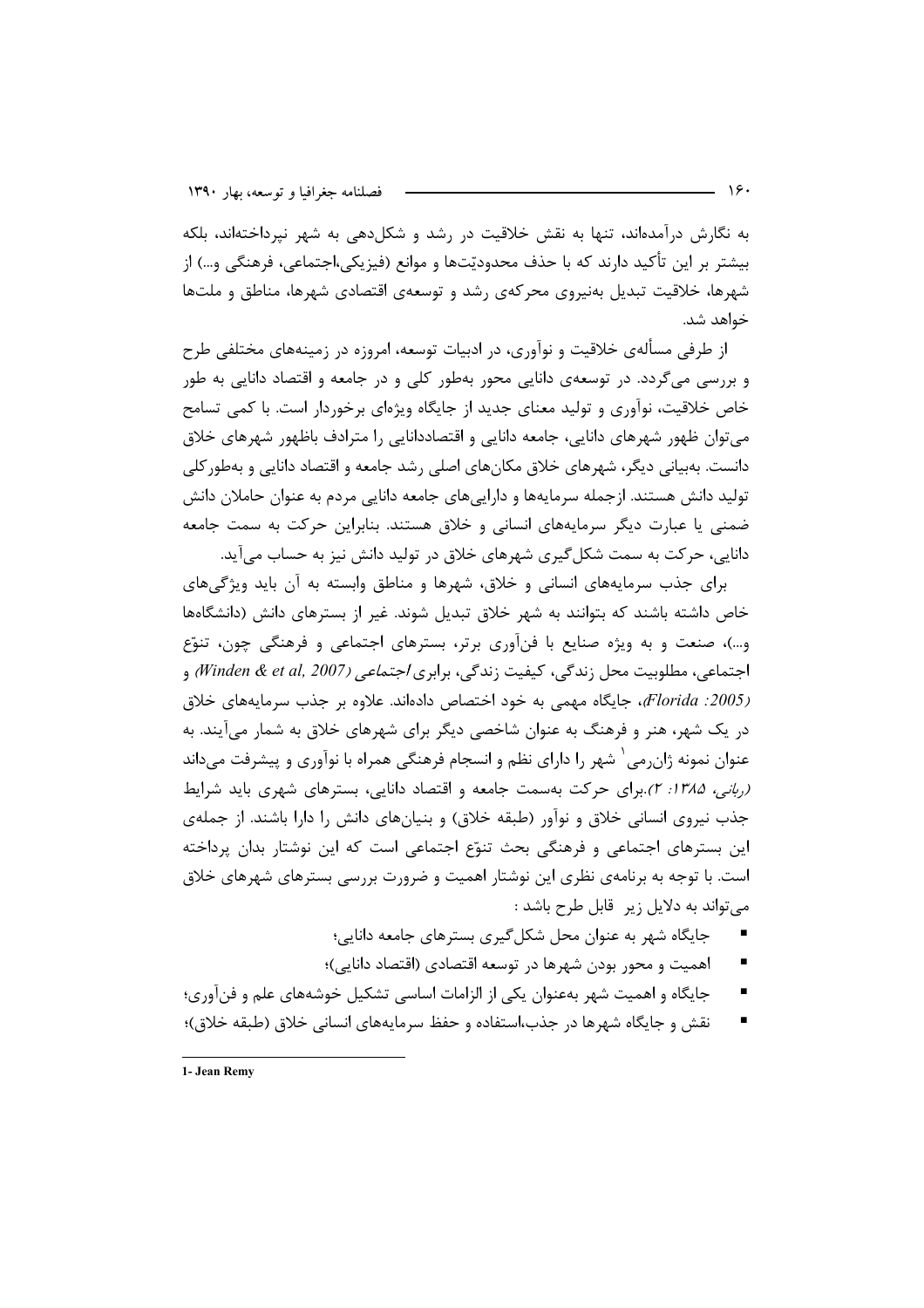#### يحث نظري

- مفهوم شهر خلاق<sup>۱</sup> : شهر خلاق به صورت متنوّع و وسیع به کار رفته است. در یک مفهوم شهرهای خلاق، شهرهایی هستند که قادرند راهحلهای جدیدی برای مشکلات روزمرهشان ارایه دهند. مفهوم دیگر شهرهای خلاق، بر تولیدات فرهنگی متمر کز است؛ یعنی تولید کالاها و خدمات فرهنگی با فعالیتهایی در ارتباط قرار میگیرند که مرکز خلاقیت بهحساب می آیند. مفهوم دیگر بر ظرفیت و توانایی شهر بر جذب سرمایه انسانی خلاق تأکید می کند. در بسیاری از متون مربوط بهشهر خلاق، فهم پایداری و پویاییهای جریان کاربرد دانش ٰ مورد تأکید قرار گرفته است. مفهوم شهرهای خلاق، با بسیاری از مفاهیم دیگر پیوند خورده است. از جملهی  $\,{}^{\circ}\,$ آن میتوان به صنایع خلاق آ، صنایع فرهنگی ٔ، فعالیتهای فرهنگی $\,{}^{\circ}\,$  و فعالیتهای هنری (Costa & et al,2007) شهر و اقتصاد دانایی اشاره نمود. نویسندگانی چون چالرز لندری ٌ، ریچارد فلوریدا و ریچارد کیوز^ و… سهم بارزی در گسترش و پیشرفت این مفاهیم در دههی ۱۹۹۰ به بعد داشتهاند. بهطور کلی چارچوب نظری این نوشتار بر دو محور اساسی شهرهای خلاق بنا شده است :

نخست، محوریت مفهوم شهر خلاق بر اساس این ایده است که خلاقیت محوری برای توسعهی شهر است. این محور در ارتباط با "رویکرد محیط نوآور" و رشد و توسعهی اقتصادی شهرها موردبررسی قرارگرفته است. دوم، مفهوم شهرخلاق بهعنوان مکانی دارای ظرفیت جذب سرمایههای انسانی یا منابع انسانی خلاق. ریچارد فلوریدا بهجای آن ایدهی طبقهی خلاق ` را به کار می برد. دیدگاه بر این فرض استوار است که منبع تعیین کننده در رقابت پذیری و رشد منطقهای، توجه به نقش قطعی طبقهی خلاق در توسعه و بازآفرینی فرآیندهای شهری در بسیاری از شهرهاست. از طرفی دیگر نوآوری و خلاقیت، از محورهای اصلی شکل گیری جامعه دانایی به حساب می آید.

- 1- Creative City
- 2-Knowledge
- 3- Creative Industries
- **4- Cultural Industries** 5- Cultural activities
- 6- Artistic activity
- 7- Charles Landry
- 8- Richard Caves
- 9- Creative Class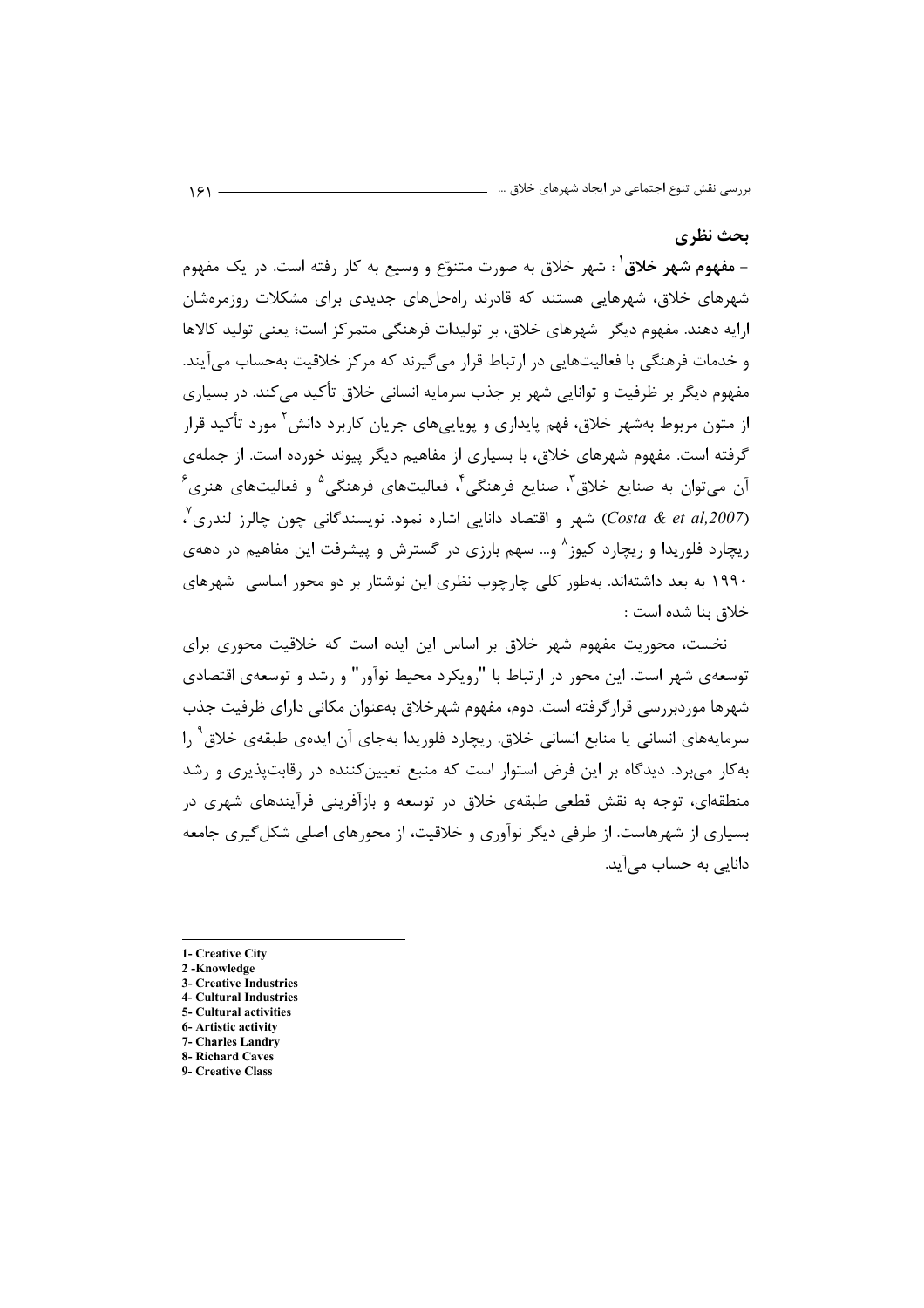- ۱٫۰ مکرد محیط نوآور<sup>۱</sup>

این رویکرد نوآوری را در یک بافت چندگانه متشکل از عوامل متعدد مورد بررسی قرار می دهد. برخی از این عوامل عبارتند از: عوامل سازمانی چون دانش عملی و عوامل منطقهای مانند سرمایهی انسانی و تراکم جمعیّت. در این مفهوم این رویکرد شباهت زیادی به (تز تمدن و بریها) دارد؛ مبنی بر اینکه تمدنها یا فرهنگهای خاصی، در توسعهی اقتصادی به مفهوم سرمایهداری آن، مستعدتر از دیگران هستند ( Gossling & Rutten, 2007: 254).

سابقهی تاریخی پیدایش این رویکرد را می توان با مباحث توسعهی اقتصادی مرتبط دانست. سابقهی آن به طرح قطبهای رشد<sup>۲</sup> در نظریات پرو<sup>۳</sup> و علیت انباشتی<sup>۴</sup> متعلق به میردال<sup>۵</sup> و نظرات هیرشمن<sup>۶</sup> برمی گردد. نظریهی قطب رشد به مفهوم امروزی آن، نتیجهی نظرات سه اقتصاددان فوق بوده است. به عنوان نمونه "پرو" واژه قطب رشد را در مورد بازتاب فضای رشد اقتصادی به کار برد. "پرو رشد پایدار اقتصادی را در گرو تمرکز صنایع پیشاهنگی می دید که باقی اقتصاد را به تحرک واداشته و خود نیز پیامد انتشارنوآوری هستند" *(پایلی یزدی و ابراهیمی،* ۱۳۸۱: ۲۰۳). بهطورکلی نظریهی قطب رشد، بر سرمایهگذاری کلان در صنایع، در بزرگترین شهرها تأکید داشته و در فرآیند توسعهی اقتصادی اجتماعی برای شهرها جایگاه ویژهای قایل است.

"جغرافیدانان نیز در اصل بر مشخصات سنتی منطقه مانند زیرساخت، نوع و تعداد شرکتها در یک منطقه تأکید می کنند، درحالی که شناخت مجدد اهمیت روابط میان سازمانی و اهمیت شبکهها و نقش عوامل اجتماعی در کارایی شبکهها مانند اعتماد، رویکرد محیط نوآور را جهتی تازه بخشیده است " ( Gossling & Rutten, 2007: 254).

از طرف دیگر برخی صاحبنظران ویژگیهای منطقهای را فقط منحصر به داراییهای مادی<sup>۷</sup> می دانند. در حالی که بسیاری از بسترهای مادی و فیزیکی مانند زیرساختهای ارتباطی و حمل و نقل و بهطور کلی فنآوریها و حتی سرمایهی انسانی جزو داراییهای مادی به حساب می آیند، اما هنجارها و قواعد، نهادها، فعالیتهای فرهنگی، هنر و… و بطور کلی بسترهای اجتماعي فرهنگي که جزو دارايي هاي غيرمادي<sup>^</sup> بهحساب مي]َيند در رويکرد محيط نوآور جایگاه ویژهای دارند. در جدول یک بسیاری از متغیّرهای تأثیرگذار بر نوآوری در یک منطقه و شاخصهاي سنجش آن مطرح گرديده است :

<sup>1-</sup> Innovative milieu approach

<sup>2-</sup> Growth poles 3- Perroux .F

<sup>4-</sup> Cumulative Causation

<sup>5-</sup> Myrdal.G

<sup>6-</sup>Hirshman

<sup>7-</sup> Tangible assets

<sup>8-</sup> Intangible assets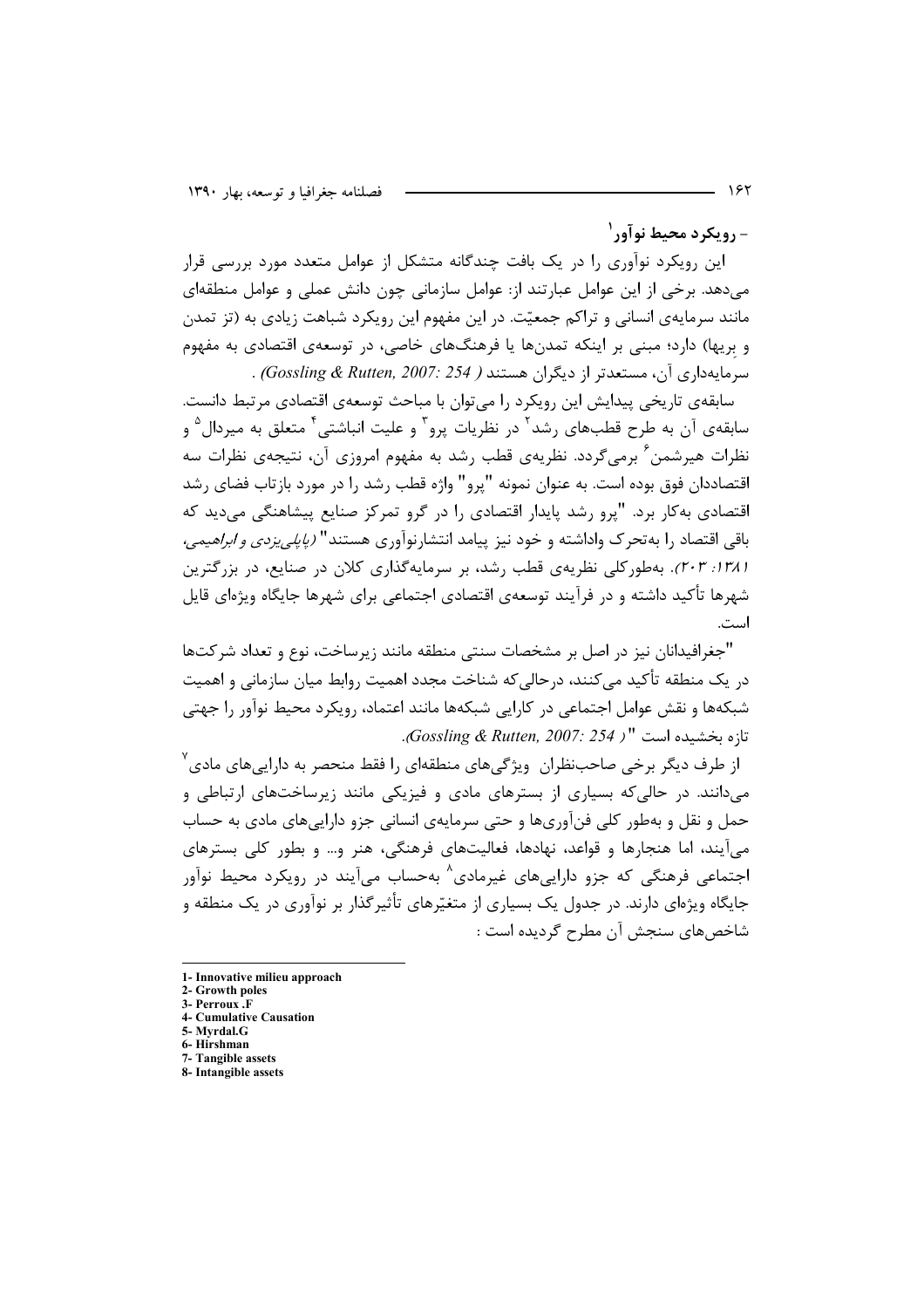| . <i>.</i><br>…ر دی …ر                                  |                      |
|---------------------------------------------------------|----------------------|
| شاخصها                                                  | متغيّرها             |
| سرانهي توليد ناخالص منطقهاي \، برابري قدرت خريد         | ثروت                 |
| درصد افزايش توليد ناخالص منطقهاى                        | رشد اقتصادي          |
| هزينهي تحقيق و توسعه به عنوان درصد ( GRP) (داده)        | نوأوري               |
| ثبت اختراعات بر حسب هر يک ميليون نفر (خروجي)            |                      |
| درصد افراد خارجي در جمعيّت                              | ذوب فرهنگى           |
| درصد نیروی کار با تحصیلات عالی                          | استعداد <sup>٢</sup> |
| درصد مشاغل موجود در بخش خدمات دانش محور در کل نیروی کار | خدمات متمركز بر دانش |
| تراکم جمعیّت ( افراد مقیم بخش بر کیلومترمربع )          | شهرنشينى             |

| جدول ۱: متغیّرهای تأثیرگذار بر نوآوری در یک منطقه |  |  |  |
|---------------------------------------------------|--|--|--|
|---------------------------------------------------|--|--|--|

Gossling & Rutten, 2007: 256

رویکرد دیگر مکمل رویکرد محیط نوآور به جایگاه شهرها در اقتصاد دانش محور امروز اختصاص دارد. به عبارت دیگر بسیاری از بسترهای اجتماعی و فرهنگی شهر خلاق در دل بسترهای شکوفایی شهرها در اقتصاد دانایی محور نهفته است. در این رویکرد به ارایهی یک مدل تحلیلی برای توسعهی شهرهای مبتنی بر اقتصاد دانش اشاره شده (نمودار شماره یک) که چند مورد از این بسترها اجتماعی و فرهنگی هستند.

صاحب نظران دیگر مانند فلوریدا و نایت، بسیاری از مسایل و رویکردهای شهر خلاق و  $\langle$  محیط نوآور را در قالب فرهنگ و هنر مطرح نمودهاند. به عنوان نمونه نایت (Knight:2005) منابعي را مطرح مي كند كه به نوآوري در يكشهر كمك مي كند. وي در مطالعهاي كه در مورد توسعه دانش محور برای ۲۰شهر اروپا انجام داده به ۶ نوع از منابع دانش اشاره می کند که در پیمایش مورد نظر به ترتیب اولویت رتبهبندی شدهاند. نایت معتقد است که برای اینکه یک شهر نوآور باشد، باید منابع خاصی دراختیار داشته باشد. وی پس ازاینکه منابع دانش (بسترها) را برای یک شهر برمی شمارد، یکی از مهمترین این منابع را خلاقیت در هنر و فرهنگ می داند. منابع دانش برای نوآوری در یک شهر بر اساس مطالعهی مذکور عبارتند از : ـ علم و فنآوري (شامل دانشگاهها و مؤسسات خصوصي و عمومي تحقيق و توسعه)، بازرگاني،

بانکداری، بیمه صنعت و تولید دانش عملی، مدیریت و هماهنگی (ملی و بینالمللی)، *فرهنگ و* هنر و خلاقیت در هنر و فرهنگ.

بهطور کلی نایت معتقد است که منابع دانش برای نوآوری در یک شهر ریشهی فرهنگی دارد.

 $1 - GRP$ 

 $2 -$ Talent  $3 - KIS$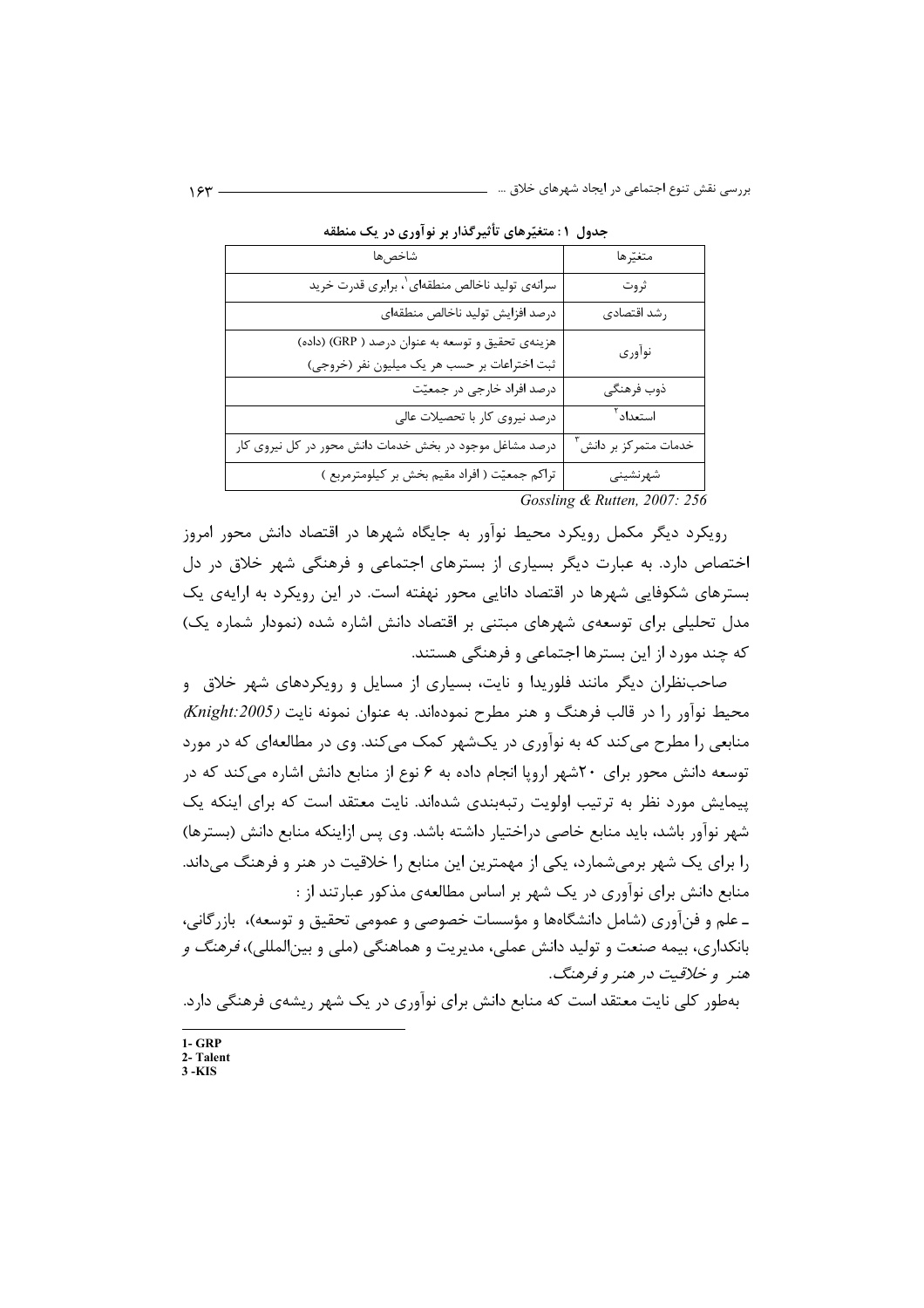

نمودار ۱ : مدل تحلیلی بسترهای شهرهای مبتنی بر اقتصاد دانایی Winden & et al  $2007:529$ 

- تنوّع اجتماعي<sup>'</sup>

از میان بسترهای تأثیرگذار بر شهرهای خلاق، نوشتار حاضر را به نقش تنوّع اجتماعی اختصاص دادهایم. جهت بررسی و فهم بیشتر تنوّع شهری ابتدا باید به مفهوم جامعهشناختی تنوّع اجتماعی پرداخت. در این مفهوم ما مسأله ناهمگونی و تکثرگرایی فرهنگی را در تئوری-های جامعهشناسی معادل مفهوم تنوّع به کار بردهایم که یکی از بسترهای بنیادی شهرهای خلاق و جامعه دانایی به شمار آمده است. صاحبنظران متعددی در مورد مفهوم تنوّع اجتماعي سخن گفتهاند.

مارتين آلبرو جامعه را "محل تنوّع و گوناگوني اجتماعي" در نظر گرفته و مفهوم تنوّع اجتماعی را در ارتباط با فرآیند جهانی شدن طرح میکند. آلبرو معتقد است که هم جامعه-شناسان و هم اقتصاددانان برای ایجاد چارچوب بسیاری از مفاهیم خود در دوران جدید، باید مرجع خود را از چارچوب ملي به چارچوبي جهاني تغيير دهند (Albrow,2001).

1- Social Diversity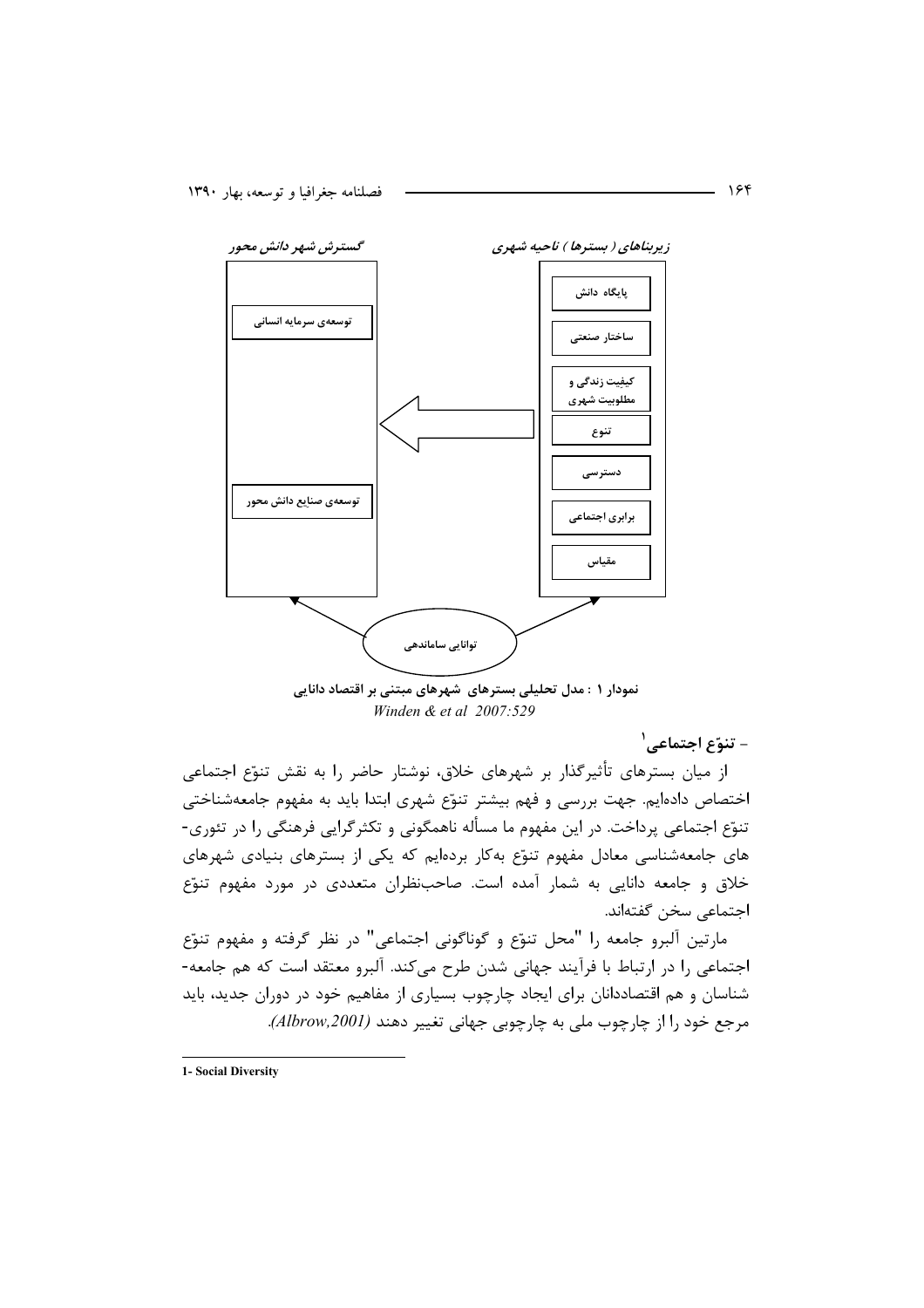وجه مشترک صاحبنظرانی که در مورد تنوّع اجتماعی به بحث پرداختهاند مفهوم *تمایز* /*جتماعي* است. به عنوان نمونه آلبرو معتقد است كه تنوّع اجتماعي مفهوم جديدي نيست و در مفاهیم سیاسی معاصر، تنوّع به تفاوتها و تمایزات اجتماعی میان مردم اشاره دارد. "تنوّع شامل دو مفهوم متفاوت است که در ساختار اجتماعی براساس تمایز بنا شدهاند : *ناهمگونی `* که در بدو امر به عضویت در گروههای مختلف اشاره دارد و *نابرابری* <sup>۲</sup> که افراد را بر اساس چند ملاک و معیار طبقهبندی مے کند" (Albrow, 2001:155).

(استیونس و همکاران) نیز در نوشتاری با عنوان "تنوّع اجتماعی و جامعهی خلّاق در قرن ٢١ "مفهوم تنوّع اجتماعي را براساس مفهوم تمايز بهكار مىبرند."بهطوركلي اجماعي بهوجود آمده که انتظا<sub>د</sub> ر*ونق و رفاه* <sup>۳</sup> در قرن بیسیتویکم احتمالاً بستگی به قدرت نفوذ تنوّع اجتماعی به منظور رویارویی با پویاییهای اجتماعی، اقتصادی و فنآورانه خواهدداشت. تأثیر زیاد نیروها در بيستسال آينده دو جريان همگرا ايجاد خواهد نمود: اول حركت بهسمت جوامع بسيار ییچیده و بسیار تمایز یافته و دوم حرکت بهسمت پذیرش مجموعهای از اهداف سیاستهای عمومي كه موجب تنوَّع و پ*ايدا<sub>ر</sub>ي اجتماعي* مي شوند"<sup>۶</sup> (Stevens& et al,2000: 7،

نکتهی بسیار مهمی که در بحث تنوّع و تمایزات اجتماعی باید در نظر گرفت این است که تمایزهای ایجاد شده از طریق تنوّع اجتماعی مفهومی به مراتب فراتر از پایگاه و منزلت مرسوم افراد جامعه است. اما نویسندگان فوق بهطور ضمنی افزایش تنوّع اجتماعی و تمایزات اجتماعی را مربوط به چند جریان مرتبط با هم و در حال ظهور میدانند: حرکت از همشکلی بهسوی تمایز، اقتصاد و جامعه دانایی؛ حرکت به سمت بازارهایی که از یک اقتصاد باز و انعطاف پذیر برخوردارند و نه بسته و منزوی؛ حرکت از ساختارهای کشاورزی به شهرنشینی صنعتی و در نهایت حرکت از اجتماعات بسته و محدود بهسمت اجتماعات جهانی براساس وابستگی متقابل.

- ارتباط تنوّع اجتماعي با خلاقيت و اقتصاد و جامعه دانايي

تنوّع اجتماعی موجب انتقال دانش ضمنی در میان مردم به عنوان حاملان اصلی این دانش و دارایی اصلی جامعه دانایی بهشمار می آید. چرا که "تنوّع و گوناگونی ساکنان و کنشگران اقتصادی، منجر به تسهیل ارتباطات متقابلی می شود که منجر به تولید ایدههای جدید می گردد Winden & et al, 2007:532). از طرف دیگر ایدهی تنوّع اجتماعی در مباحث مربوط به

<sup>1-</sup> Heterogeneity

<sup>2-</sup> Inequality

<sup>3-</sup> Prosperity and Well being 4- Diversity and social sustainability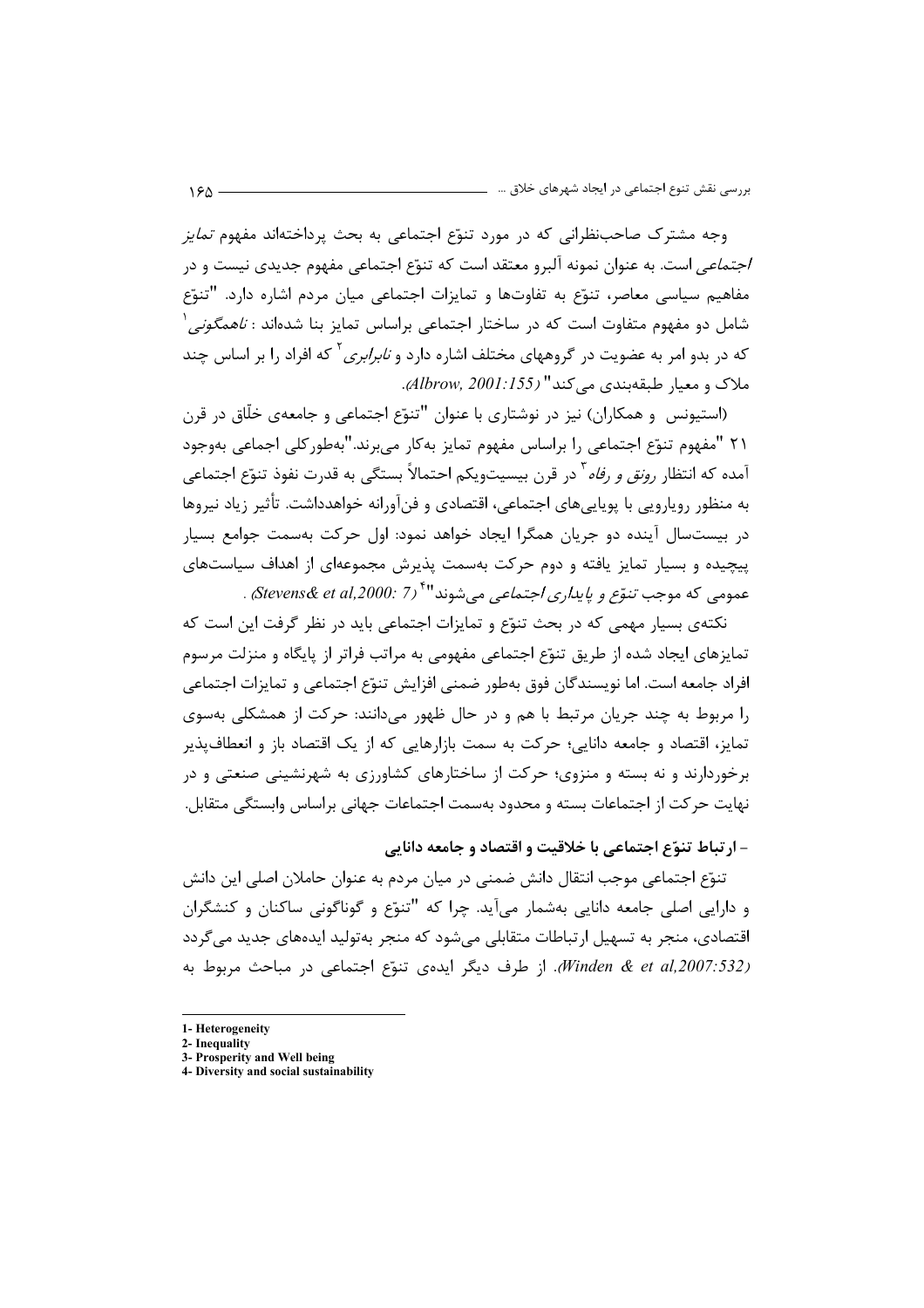شهرهای خلاق باعث جذب طبقهی خلاق شده و رشد خلاقیت را به همراه دارد. "استیونس و همکاران" این ارتباط را این گونه تشریح می کنند :

" این افزایش در گوناگونی، خلاقیت و پیچیدگی، که در مرکز انتقال و حرکت به سمت اقتصاد و جامعه دانایی هستند، پیامدها و علتهای تمایز و تفکیک اجتماعی` هستند. پیامدها بدین مفهوم که جامعهی امروز، میراثی از تفاوتهای اقتصادی و اجتماعی را با خود یدک می-کشد که تا حدی سکوی پرتابی برای خلاقیت به شمار میآید. علت تا حد زیادی به ظهور جامعه و اقتصاد دانش مربوط می شود که در جهت تقویت تمایز اجتماعی عمل می کند. یعنی شامل طیف وسیعی از روابط متفاوت قدرت به لحاظ کیفی میشود. بههر روی این بستری یرمخاطره است. یک جامعهی یادگیرنده خلاق ٔ، باید ,اههایی ,ا برای مدارا با کشورها و فرهنگهای دیگر در درون خود، نیروهای گریز از مرکز نابرابری و ترس از گسترش تمایزات ميان مردم بيابد ( Stevens & et al, 2000:14).

## – تنوّع شهري ّ و شاخص هاي سنجش آن

 $Stem \&$  برخی صاحب نظران برای شهرهای قرن ٢١ چند ویژگی اساسی در نظر گرفته اند ( & Stem Seifert, 2007) كه يكي مهمترين آنها افزايش تنوّع اجتماعي است. تنوّع شهري از انواع تنوّع به شمار آمده است. در این رابطه کار شاخص و سرآمد ریچارد فلوریدا و بحثهایی که در مورد شهرهای خلاق مطرح نموده است از اهمیت زیادی برخوردار است.

فلوریدا (2005) اشاره می کند که در مطالعهی خلاقیت و شهرها سه فاکتور را باید با یکدیگر در نظر بگیریم. فنآوری، استعداد و مدارا. وی یکی از شاخصهای سنجش مدارای منطقه را تنوّع در نظر می *گ*یرد. فلوریدا<sup>۴</sup> تنوّع را به عنوان وسیلهی سنجش درجه باز بودن یک نظام در نظر می گیرد. مکانهایی که گروههای مختلف و متنوّع افراد را (بر اساس قومیّت، ملیّت، جنسیت و…) جذب می کنند، مرزهای ساده و راحتی برای ورود افراد خلاق و بااستعداد دارند. فلوريدا در پاسخ به اين كه چرا شهرها بايد داراي تنوّع و مدارا باشند معتقد است: "محيطهاي شهری مساعد و مطلوبند، زیرا آنها بیشتر جهان وطن<sup>۵</sup> هستند. یعنی برای پذیرش ایدههای جدید، باز و گشوده هستند. آنها پذیرای سبکهای زندگی غیرمتعارف بوده و افراد بااستعداد را که برای نوآوری بسیار مهم هستند، جذب می کنند ( Gossling & Rutten, 2007).

2- Creative learning society 3- Urban Diversity

5- Cosmopolitan

<sup>1-</sup> Social differentiation

<sup>4-</sup> Florida · Richard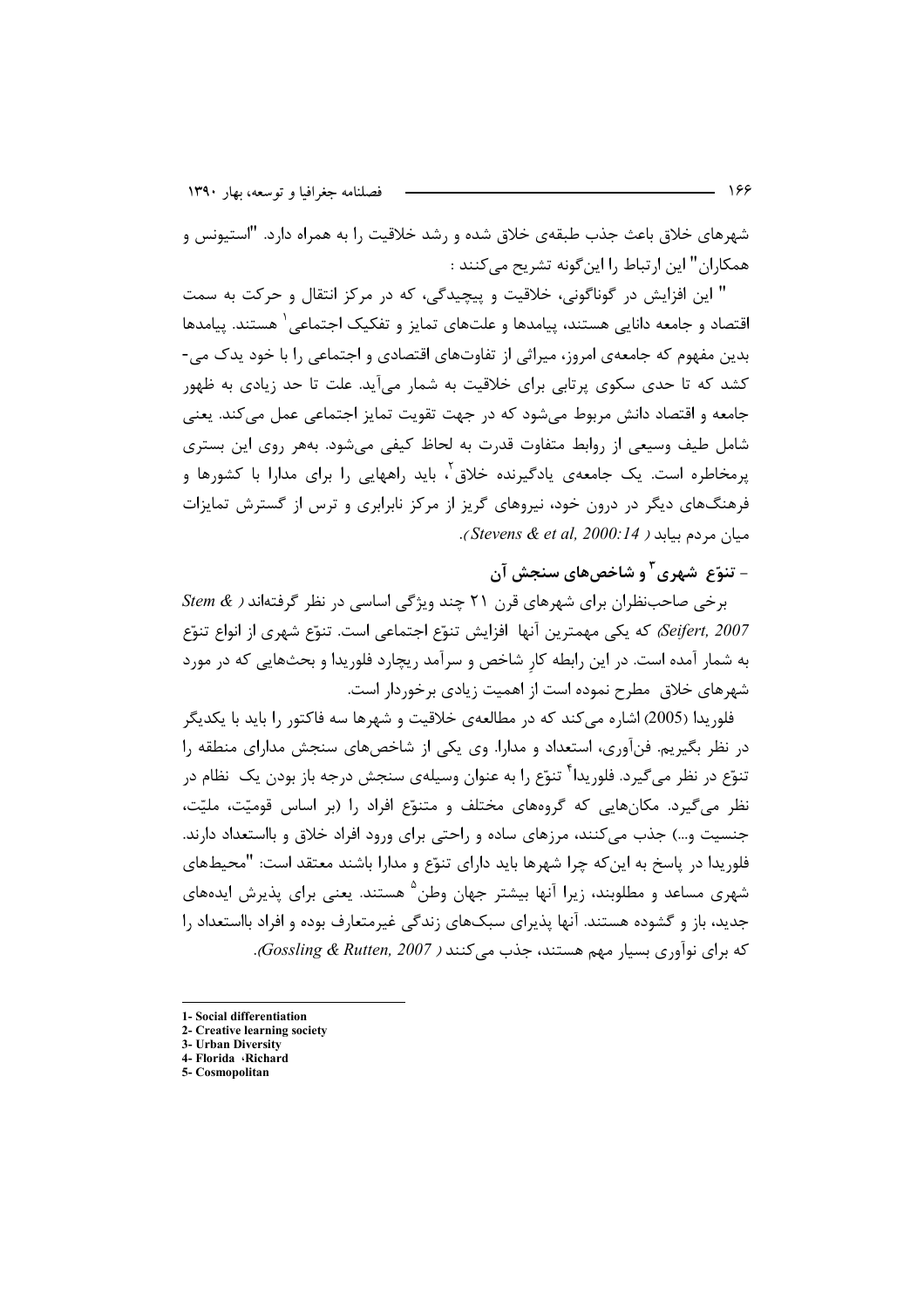فلوریدا برای سنجش مدارا توجه خاصی به حضور جمعیّتهای خاص در مناطق شهری داشته و بر این اعتقاد است که این مسأله با میزان مدارای منطقه در ارتباط است. وی برای اهمیت تنوع در شهرهای خلاق به رتبهبندی پنجاه ناحیهی متروپل به عنوان قطب فناوری در آمریکا اشاره کرده که در شاخص ترکیبی تنوع و حضور افراد غیر بومی در پنج رتبه اول قرار دارند. این نواحی عبارتند از: سانفرانسیسکو، بوستون، سیاتل، واشینگتن و دالاس. از سوی دیگر فلوريدا به رابطهي آماري ميان شاخص ذوب فرهنگي (از شاخصهاي سنجش تنّوع اجتماعي) و متغیّرهای قطب فنآوری (۳۳/-۲) و حضور استعدادها (۱۲۱/-۲) در منطقه اشاره می کند (Florida,2005: 119). فلوريدا چهار شاخص براي سنجش مدارا در شهرها و مناطق اصلي پیشرفت دانایی آمریکا بهکار می برد که در اینجا به سه شاخص آن اشاره نمودهایم:

## شاخص نوگرا<sup>۱</sup>

لوریدا استفاده از شاخص فوق را مربوط به مطالعهی رابرت پارک در سال ۱۹۲۰می داند. رابرت پارک دریافته بودکه بین شهرهای موفق و رواج فرهنگ- نوگرایی ارتباطی وجود دارد. فلوریدا از همین اصطلاح استفاده می کند و شاخص نوگرا را می سازد. این شاخص که از داده-های سرشماری شغلی استفاده کرده تعداد نویسندگان، طراحان، موسیقیدانها، بازیگران، کارگردانان، نقاشان، مجسمهسازان، عکاسان و… را در یک ناحیه مورد سنجش قرار مے دهد. این شاخص مزیتی بر سنجشهای سنتی مطلوبیت محل دارد، به دلیل این که بطور مستقیم توليدكنندگان مطلوبيت محل را محاسبه مي كند ( Florida, 2005: 41) .

## درصد مهاجرين

*ذوب فرهنگی* به عنوان شاخص سنجش تنوّع اجتماعی در نظریات ریچارد فلوریدا بسیار مورد تأکید قرار گرفته و به عنوان درصد جمعیّتی که در خارج از آن منطقه متولد شدهاند تعريف شده است. برخي ديگر (Gossling & Rutten: 2007) آن را بهعنوان درصدافراد خارجي در جمعتت در نظر گرفتهاند.

مدل نظری ریچارد فلوریدا در ارتباط با تنوّع را میتوان بدین صورت ترسیم کرد :

1- Bohemian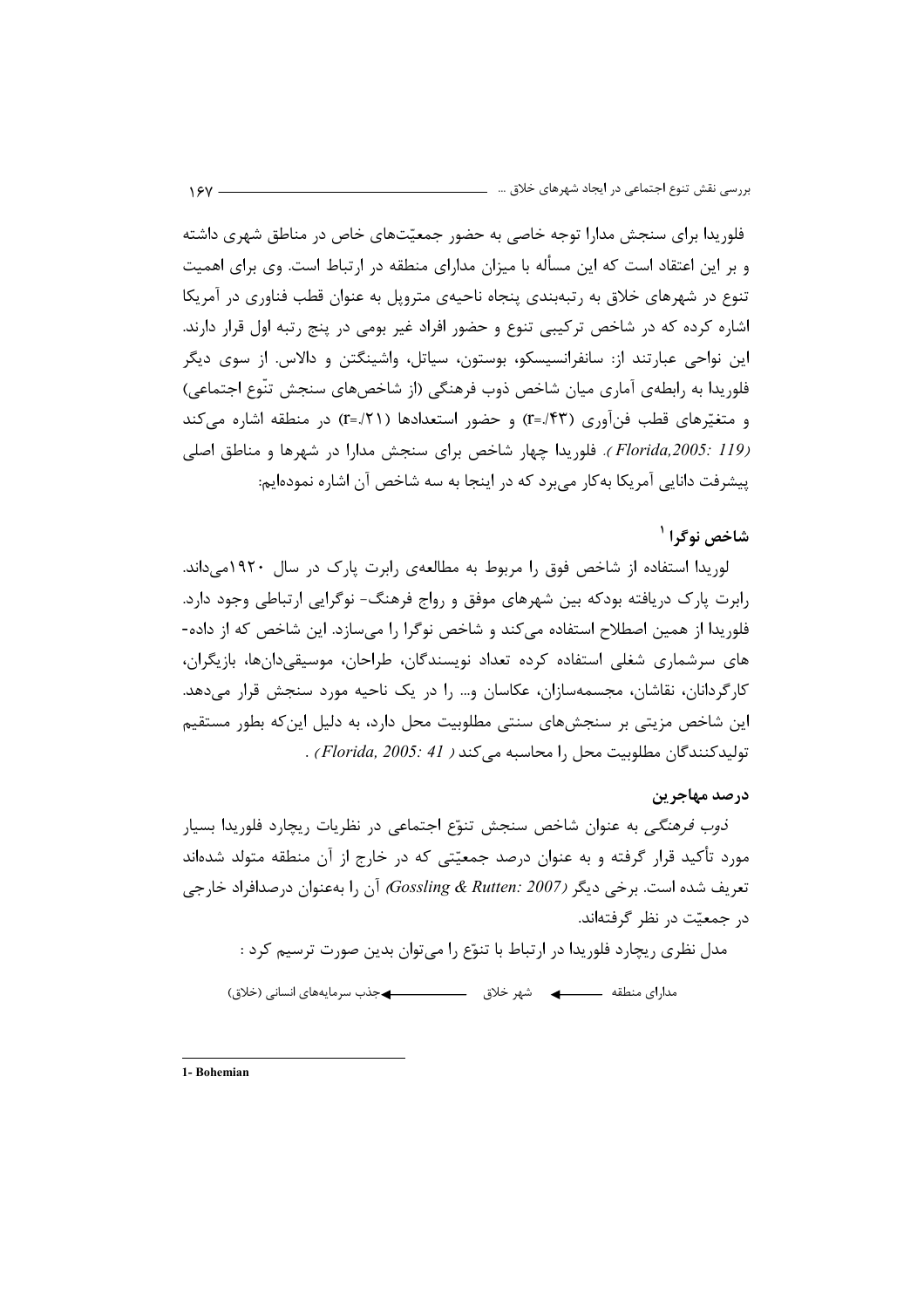تنوّع قومے ِ ا

از مشهودترین شاخصهای دیگر تنوّع اجتماعی می توان از تغییر در ترکیب قومی نام برد. در آمریکا، تنوّع اجتماعی اغلب مترادف با عضویت در گروههای قومی بهکار میرود اما تعمیم آن به تمامی انواع تمایزات اجتماعی به طور وسیعی پذیرفته شده است (Albrow,2001). پژوهشگران دیگر (Stem & Seifert, 2007) در کنار تنوّع قومی که آن را این گونه تعریف کردهاند: گروههای انحصاری ٔ زمانی از تنوّع قومی برخوردارند که در آنها هیچ یک از قومیتها به تنهایی از هشتاد درصد جمعیّت فراتر نرود. سه نوع دیگر تنوّع شهری مورد اشاره صاحب:نظران قرار گرفته که عبارتند از: تنوّع نژادی، تنوّع اقتصادی ّ، تنوّع خانواری ٔ این سه به دلایل (مصداقی و مفهومی) در ایران قابل بررسی نیستند.

## – سنجش تنوّع اجتماعی در ایران

در این پژوهش تنوّع اجتماعی برای جامعهی ایران شاید مثل اروپا و آمریکا با استفاده از مطالعات انجام گرفته، به لحاظ مفهومی و مصداقی قابل طرح نباشد. مهمترین کار در این مورد استفاده از چارچوب مطالعات جهانی و انطباق آن با شرایط فرهنگی و اجتماعی جامعهی ایران است. با توجه به این که مفهوم تنوّع اجتماعی از جنبهای دیگر، قابل تعمیم به انواع تمایزات اجتماعی است، شاید بتوان با توجه به شرایط خاص اجتماعی و فرهنگی در مطالعات آتی، به شاخص های دیگر سنجش تنوّع اجتماعی دست یافت.

در شهر اصفهان برای سنجش تنوّع اجتماعی (شهری) درصد مهاجرت و حضور افراد خارجي و غيربومي و نيز تنوّع زباني در جمعيّت مورد سنجش قرار گرفتهاند. اما به دلايلي چند ضروری است که چند بحث مفهومی در مورد سنجش تنوّع اجتماعی در ایران با توجه به مطالعات انجام شده صورت گیرد. در این رابطه مهاجرت و تنوّع قومی (زبانی) را مورد بررسی قرار دادهايم.

## - بحث نظری مهاجرت و مسأله تنوّع اجتماعی در ایران

اگر ما به پدیدهی مهاجرت و درصد مهاجران در یک جمعیّت به عنوان یکی از شاخصهای سنجش تنوّع اجتماعی بویژه در ایران توجه کنیم، باید چند نکتهی اساسی را در این باره با يکديگر در نظر بگيريم :

<sup>1-</sup> Ethnic Diversity

<sup>2-</sup> Block Group 3- Economic diversity

<sup>4-</sup> Household Diversity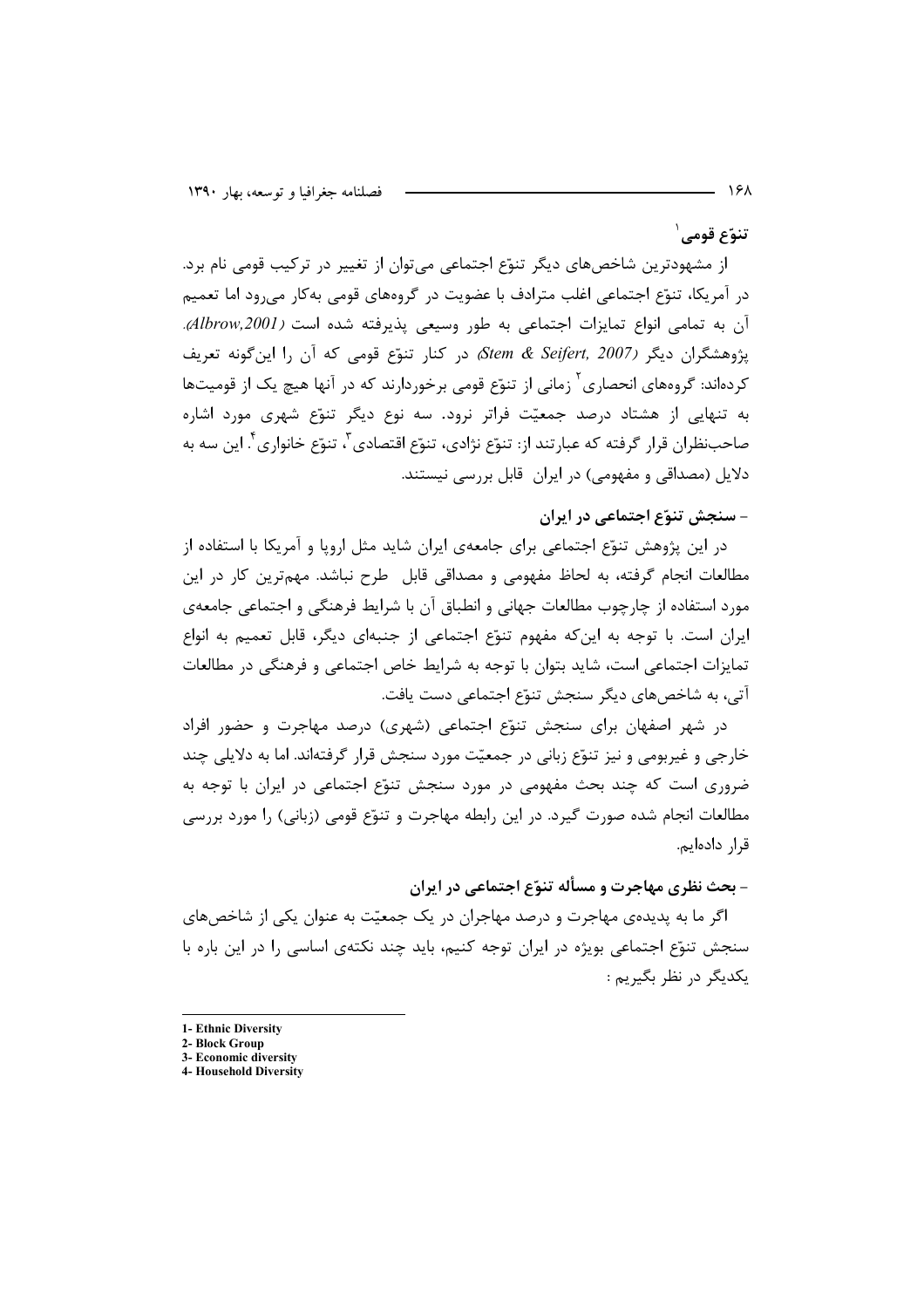#### الف: توجه به جنبههای مثبت مهاجرت

نگاه جدید به مسألهی مهاجرت و مهاجران و درصد حضور آنها در شهر برای ایجاد یک شهر خلاق مستلزم توجه به بعد مثبت مهاجرت است. عظیمی (۱۳۸۱) در اثر خود با عنوان "مهاجرت از روستا به شهر، نگاهی متفاوت" رابطه مهاجرت را با توسعه کشاورزی، بهبود نحوه معیشت مهاجران بعد از مهاجرت و پدیدهی روستایی شدن شهرها را مورد مطالعه قرار داده و با استناد به آمار و اطلاعات پایه نشان می دهد که فرآیند مهاجرت برخلاف تصور پدیدهای منفی نیست. این مطلب را با استفاده از نظریههای جامعهشناسی شهری مورد بررسی قرار داده و از عنوان " تنوّع اجتماعی (شهر خلاق) بر فراز نظریههای کلاسیک جامعهشناسی شهری" استفاده مے کنیم.

دیدگاه عمده ما در این مورد، تأکید بر این نکتهی مهم است که مسالهی تنوّع اجتماعی در دوران اخیر مستلزم نگرشی مثبت نسبت به مسألهی ناهمگونی جمعیّت شهری ِ است. این در حالي است كه در نظريات گذشته جامعهشناسي، ناهمگوني عامل بروز آشفتگي و بي نظمي در جامعه همراه با پیامدهایی منفی در نظر گرفته میشد، اما امروزه تغییر نگرشی عظیم در این مورد ایجاد شده که در دو محور نظری، مورد بررسی قرار میدهیم:

## نظریههای کلاسیک جامعهشناسی ( دوران مدرن )

با توجه به دیدگاههای اندیشمندان برجستهی جامعهشناسی چون دورکیم، تونیس و زیمل میتوان به نگرانیهای آنان در مورد نظم جدید ناشی از زندگی شهر پی برد. لوییس ورث در قالب مکتب شیکاگو انگیزهی اصلی مهاجرت بهشهرها را دستیابی به فرصتهای شغلی می داند. ورث در اثر خود "شهرگرایی به عنوان سبک زندگی" سه ویژگی اصلی شهرنشینی را مطرح مي كند: اندازه جمعيّت، تراكم جمعيّت و ناهمگني جمعيّت. از نظر ورث " ناهمگوني در بدنهي محکم و نفوذنایذیر ساختهای اجتماعی شکاف ایجاد می کند و باعث تحرک، بی ثباتی، ناامنی و وابستگی افراد به گروههای اجتماعی درهم و فرعی با تغییرات زیاد و پیدرپی اعضا میشود" (ساوج و وارد، ۱۳۸۰: ۱۳۸) .

## نظریههای جدید جامعهشناسی (پست مدرن)

در مقابل، مسألهی تنوّع اجتماعی و ناهمگنی جمعیّت در رویکردهای مربوط به نظریهی یست مدرن با توجه جایگاه و نقش مهم فرهنگ (تکثرگرایی) و در بحثهای مربوط به "شهر دانایی و خلاق" نه تنها پدیدهای منفی ارزیابی نشده بلکه بر اهمیت تنوّع اجتماعی به عنوان بستر ظهور خلاقیت و نوآوری نیز تأکید شده است. "دوران پست مدرن همانطوریکه باومن،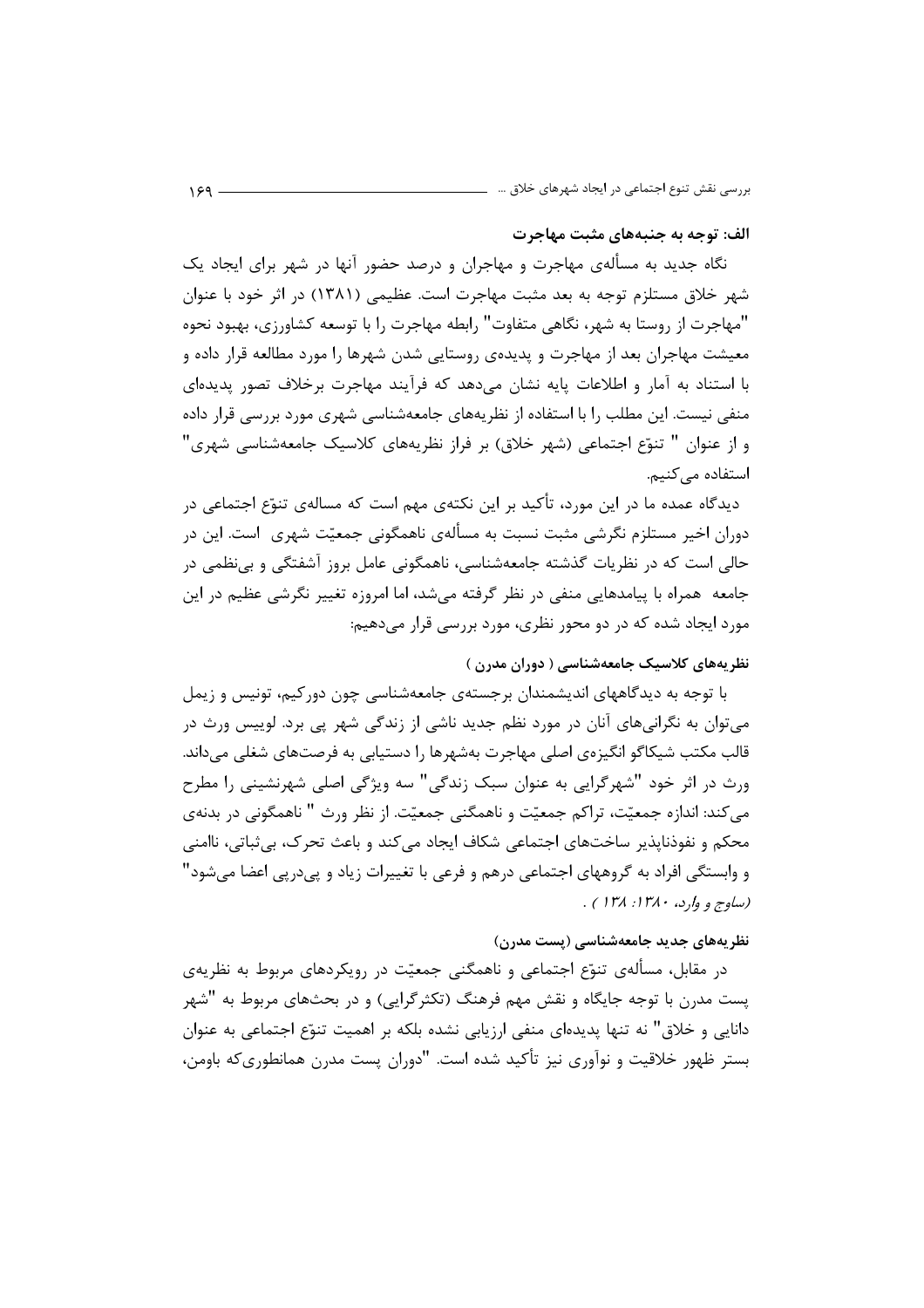گیدنز و اینگلهارت خاطر نشان می سازند به دلیل ماهیت متفاوت فرهنگ و اهمیت آن در این شکل گیریها، باید با طراحی جامعهشناسی جدیدی همراه باشد. از مهمترین خصایص این جامعهشناسی اعتباربخشیدن بهتکثرگرایی است.جامعهشناسی پست مدرن اصل را بر تغییرپذیر بودن و بخاطر تکیهاش برفرهنگ بر متکثر بودن و نه همرنگ بودن گذاشته است" *(عبداللهیان،* ۱۳۷۸: ۸۰). در همین مورد برخی دیگر، به عنوان نمونه *(صرافی، ۱۳۸۱)* خواهان بازنگری در پیش داوری منفی نسبت دادن مشکلات شهری به گردن مهاجران بوده و ضمن اتخاذ رهیافتی واقع گرا توسط مدیران شهری و ضمن اثبات مهاجرت در ابعاد کلان، میانه و خرد در سالهای آتی توسعهی شهرهای ایران، خواهان رویآوری به شیوههای نوین ادارهی شهر است که مشارکت فراگیر اجتماعات محلی و نمادهای مدنی را باعث شده و به توانمندسازی مهاجران و یکیارچهسازی آنان در شهر و فرهنگ شهری شود.

## ب: تغییر شکل صوری و محتوایی مهاجرت

این مسأله از آن روی قابل تأمّل است که حرکت به سمت ایجاد شهرهای خلاق از یک طرف حرکت به سمت توسعه یافتگی مناطق شهری و ازطرف دیگر نیز به تغییر شکل جابجایی جمعیّت اشاره دارد. به نظر قرخلو و حبیبی(۱۳۸۵) جابجایی جمعیّت درنقاط شهری در دههی ۷۵–۶۵ سه برابر نقاط روستایی بوده و غالباً از مناطق توسعهنیافته رو به سمت مناطق توسعه یافته صورت گرفته است. به عبارت دیگر مهاجرت را باید فراتر از جریانهای روستا به شهر در نظر گرفت.

مسألهي ديگر در اين رابطه تغيير در نيازها و اهداف مهاجران است. باستاني و ساعي مهر در مطالعهی خود در شهر تبریز به این نتایج اشاره میکنند "درحالیکه مهاجران تازه وارد و مهاجران دههی۷۰ نیاز به کمک در زمینهی اسکان را مطرح نمودهاند، مهاجران قبل از انقلاب بیشتر به نیازهای عاطفی و مالی اشاره نمودهاند. اهداف و انگیزههای مهاجران نیز متفاوت بوده است. مهاجران دههی ۶۰ و مهاجران قبل از انقلاب به قصد ادامهی تحصیل و پیوستن به خویشاوندان، مهاجران دههی۷۰ به انگیزهی اشتغال و مهاجران تازهوارد به انگیزهی بهرهمندی بیشتر از امکانات رفاهی و ارتقای شغلی به تبریز آمدهاند" *(باستانی و ساعی مهر، ۱۳۸۴: ۱۳۶).* 

## ج : ادغام مهاجران در جامعهی میزبان

مسألهی سازگاری و ادغام (ذوب) مهاجران در جامعهی میزبان از مهمترین جنبههای مفهوم تنوّع اجتماعی است. به هر حال پذیرفته شدن مهاجران توسط جامعهی میزبان و بالعکس در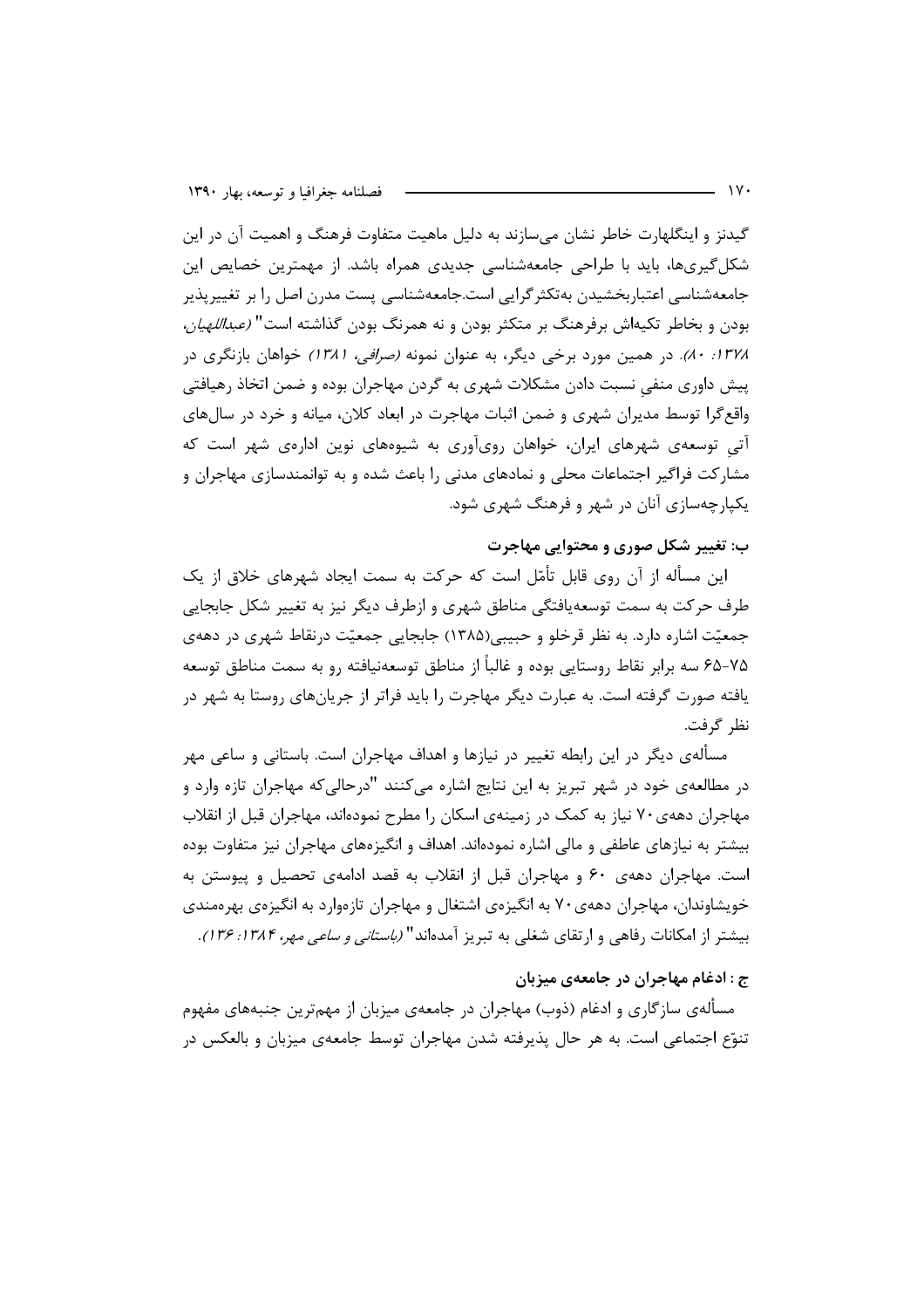ایجاد شهرهای خلاق نقش مهمی دارد. در ایران به نظر می رسد که تا رسیدن به شهرهای خلاق بدین مفهوم فاصلهی زیادی داریم. این مسأله به تنوّع قومی نیز ارتباط دارد. ربانی و همکاران ( ۱۳۸۳) در مطالعهی خود در شهر قم میiویسند "شهر قم ( با توجه به فضای مذهبی شهر) شاهد جنبههای ناهمگون فرهنگی و نابهنجار قومی بوده و مهاجرپذیر بودن این شهر و مهاجرت بی٫ویهی فقرا و طبقات متوسط به پایین، به شهر، موجب شکل گیری شکاف-های حادی گردیده است. به هر حال حرکت به سمت ایجاد شهرهای خلاق و جامعه دانایی با وجود مردم حاشیهنشینان منزوی و فاقد مشارکت، غیرممکن به نظر می رسد. به عنوان نمونه علاءالدینی و امامی در بررسی خود عنوان میکنند که "مهاجرت اتباع افغان و عراقی به ایران هر چند که موجب بهبود نسبی وضع مهاجران با توجه به شرایط بحرانی در کشورهای مبداءشان شده است، اما در عین حال آنان را به قشر نسبتاً گستردهی فقیری در حاشیهی شهرهای ایران تبدیل ساخته است. همچنین مهاجرت برون مرزی ایرانیان،کشور را از بهره-گیری از تحصیلات عالی، مهارتهای ویژه و سرمایههای گستردهی این گروه محروم ساخته است. این امر بیشک نتایج نامطلوبی در زمینهی گسترش فقر به همراه داشته است" *(علاءالدینی و امامی، ۱۳۸۴: ۱۶۹).* بنابراین ایجاد مشارکت فعال و ادغام مهاجران در جامعهی میزبان، نیازمند برنامهریزی شهری و بلندمدت است. جمالی (۱۳۸۱) در ضمن بررسی موضوع سازگاری و تطابق مهاجران (به نظر ما ادغام و مشارکت آنان) بهویژه در شهرهای بزرگ، معتقد است که این جریان در فرآیندهای بسیار طولانی و در نسلهای متعدد بعدی امکان پذیر خواهد بود و آنچه که در کوتاهمدت حاصل می شود رعایت برخی از اصول و قوانین محلی است که برای مهاجر درآغاز زندگی در محیط جدید الزامی است.

نکتهی مهم در مورد مسألهی ذوب و ادغام فرهنگی این که در تعریف این مفهوم، یک گروه قومی، نژادی، مهاجر و غیر بومی باید در ضمن حفظ هویت فرهنگی خویش در محیط جدید (بویژه در مهاجرتهای بین|لمللی)، در هویت جدید جامعهی میزبان نیز ادغام شوند. "در واقع تغییرات اساسی در فرهنگ، آداب و رسوم و باورهای مهاجر، وابستگی کامل به فرهنگ و پذیرش قطعی عناصر اجتماعی و فرهنگی جامعهی مهاجرپذیر امری غیرممکن به نظر می رسد. در نهایت مهاجران ضمن آنکه ویژگیهای فرهنگی خود را حفظ می،نمایند، پارهای از آداب و رسوم مقصد مهاجرت به ویژه بخشی را که برای تثبیت وضع زندگی در محیطهای جدید لازم است، کسب می نمایند و به تناسب شدت وابستگی به مبداء مهاجرت، ویژگی های اجتماعی و فرهنگی و اعتقادی خود را به نسلهای بعدی منتقل می کنند" *(جمالی، ۱۳۸۱: ۷۹).*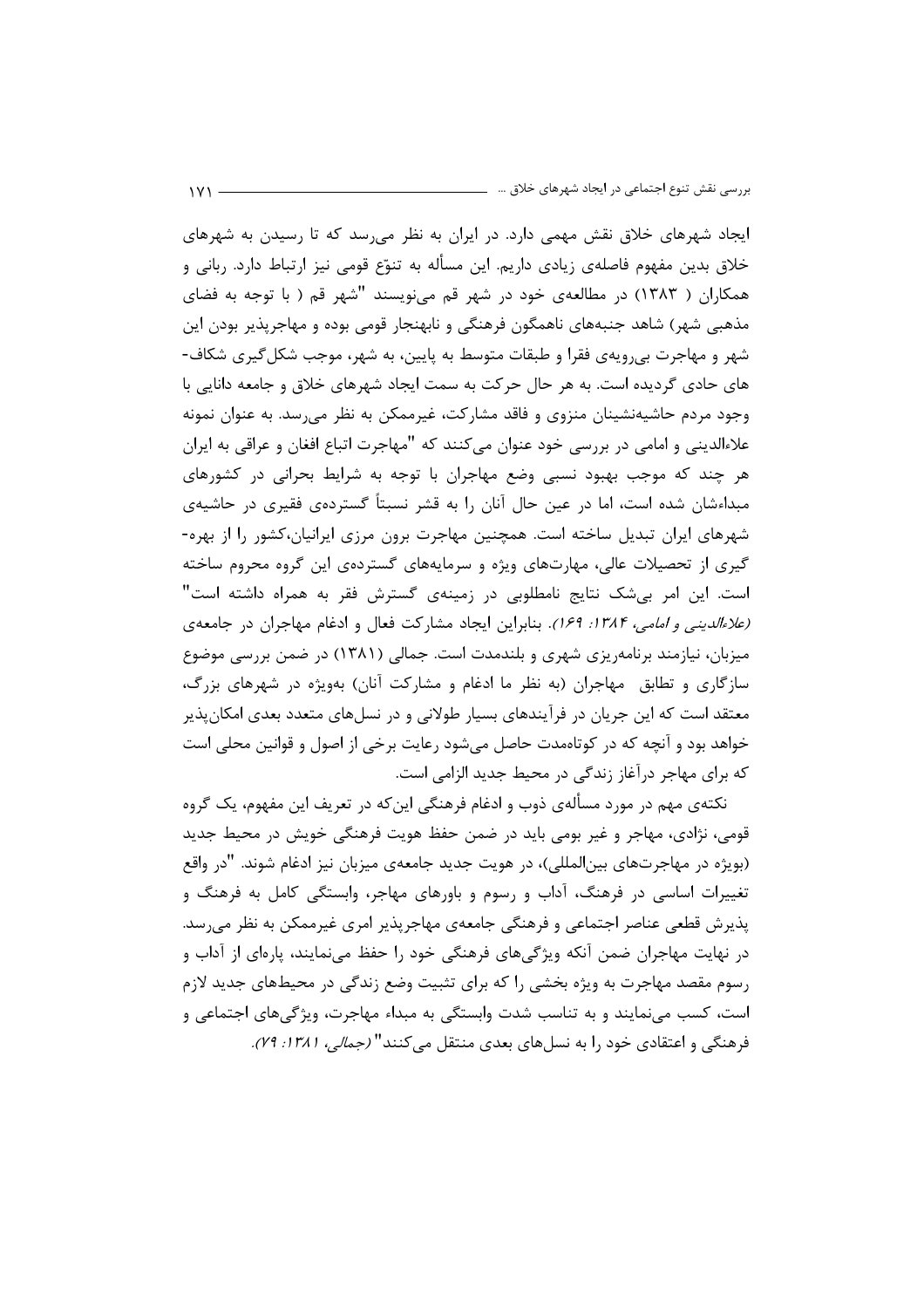– تنوّع قومي، زباني و سنجش آن در ايران

به چند دلیل به نظر می رسد که برای سنجش تنوّع قومی در ایران باید از نمادهای آن (به عنوان نمونه زبان) استفاده کنیم :

- کاربرد مفهوم قومیت در غرب برای جامعهی ایرانی نامناسب بهنظر میرسد. احمدی (۱۳۷۸) در کتاب خود این مسأله را مورد بررسی قرار داده و به انتقاد از گرایش نظری در ایران به کاربرد نظریههای مربوط به تبیین قومیت و ناسپونالیزم قوی در غرب که تفاوتهای ساختاری، اجتماعی، سیاسی و تاریخی با جوامع جهان سوم (خاورمیانه و ایران) دارند، پرداخته و معتقد به تبیین این مسأله با شرایط خاص ایران شده است. در نقد مفهوم قومیّت در ایران ٍ و تفاوت آن با آمریکا، وی معتقد است، واژهی قومیت در اصل برای مطالعهی یک چارچوب تاریخی خاص، یعنی ایالات متحدهی آمریکا وضع شده که در آن گروههای مختلف نژادی، زبانی و مذهبی دارای ملیّتهای اولیهی گوناگون بودهاند و بر مبنای "نظریه کوره مذاب" (یا ذوب فرهنگی) این گروههای قومی و مذهبی سرانجام در فرهنگ و شیوهی زندگی آمریکایی حل مے شوند .

"قومیت یا هویت قومی از یک یا چند عامل تشریحی مانند دین، مذهب، نژاد، زبان و… تشکیل میشود. این عوامل سبب میشود تا فرد برای برقراری رابطه با دیگر افراد همان قوم یا گروه (که آن عوامل را دارا هستند) از آن عوامل استفاده کنند. در میان عوامل تشکیل دهندهی هویت قومی، زبان اهمیت ویژهای دارد. هر چند عامل دینی یا منطقهای را نیز در خدمت شکل هویت قومی، نمی توان نادیده گرفت *(نرسیسیانس، ۱۳۷۵: ۴۸).* بر زبان به عنوان نشانگر هویت قومی تأکید شده است. در مواردی خاص ممکن است تأکید بر زبان مهمترین عنصر خودشناسی اعضای یک گروه قرار گیرد… شاید یک دلیل اهمیت زبان، تمرکز جغرافیایی بیشتر آن در مقایسه با مذهب، نژاد و شناسههای دیگر قومیت باشد *(سیدامامی، ۱۳۸۵: ۱۵۶)*.

زبان صرفاً بهعنوان وسيلهى ارتباطي بهكار نمى رود بلكه تعيين كننده هويتهاست و نماد تفاوت نیز محسوب می,شود. "هرگاه به زبان ازدیدگاه هویت قومی (قومیت) نگاه کنیم بهعنوان وسیلهای صرف برای ارتباط بسیار دور می|فتیم. متفکرانی چون " فیشمن و ادواردز "بین عملکرد زبان به مثابهی وسیله ارتباطی و عملکرد به مثابه نماد تفاوت، تفاوت فراوانی قایل شدەاند.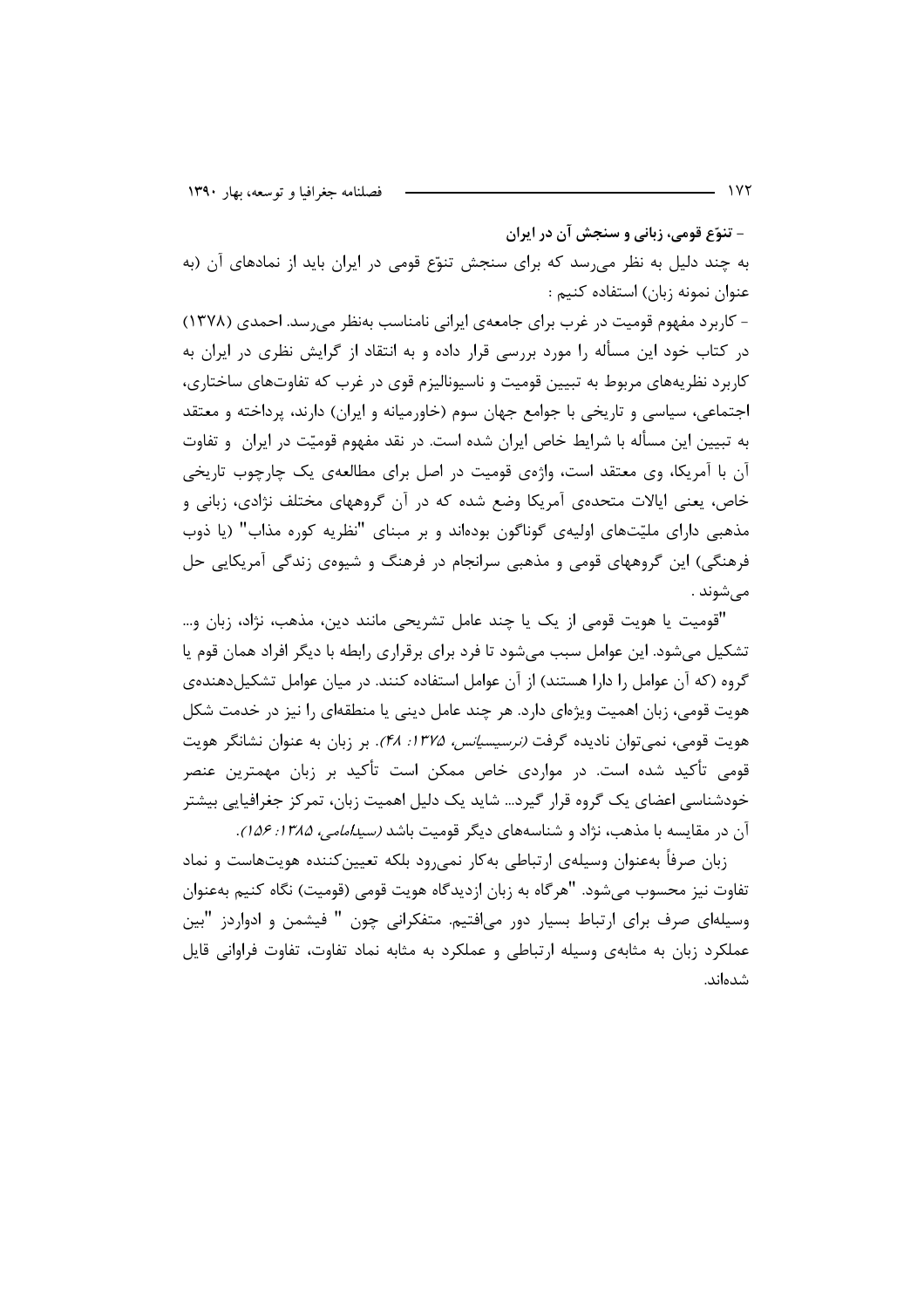تبدیل زبان بین گروهی یا زبان اقلیت بەزبان برون گروهی یا اکثریت، مسألهای است غیرقابل اجتناب، ولی تبدیل زبان سبب نمیشود که قومیت فرد از انظار پنهان بماند. تبدیل زبان باعث ارتباط باجامعهی بزرگتر و آشنا شدن بافرهنگ و افراد اکثریت میشود *(نرسیسیانس،۱۳۷۵: ۴۹)*.

## نوع مطالعه و روش تحقیق

از مطالعهی کتابخانهای جهت ارایه چارچوب نظری و از تحلیل دادههای ثانویه (دادههای موجود) به همراه بحث مفهومي و تحليلي جهت بررسي و پاسخگويي به سؤال پژوهش استفاده شده است. آمارهای اصلی از نتایج تفصیلی سرشماری ۱۳۸۵ اخذ شده و سپس محقق اقدام به درصدگیری و رتبهبندی استانها و شهرستانهای استان اصفهان نموده است. بهدلیل فقدان آمارهای مربوط به حضور قومیتها در شهر اصفهان، از تنوع زبانی به عنوان شاخص حضور قومیّتها استفاده شده است. سؤال عمدهای که این نوشتار طرح کرده عبارت از این است که شهر اصفهان تا چه اندازه برای تبدیل شدن به یک شهر خلاق از زمینهها و پتانسیل تنوّع اجتماعی برخوردار است؟

#### بافتههاي تحقيق

به دنبال پاسخ گويي به سؤال فوق، سه متغير درصد مهاجرت، درصد افراد غيربومي و تنوّع زبانی در جمعیّت، مورد بررسی و تحلیل قرار گرفتهاند.

جهت مقایسه وضعیت درصد افراد غیر بومی (متولد جای دیگر) برای شهر اصفهان بهتر آن دیدیم که ابتدا آن ا در یک وضعیت تطبیقی در مقایسه با سایر استانهای کشور مورد بررسی قرار دهيم.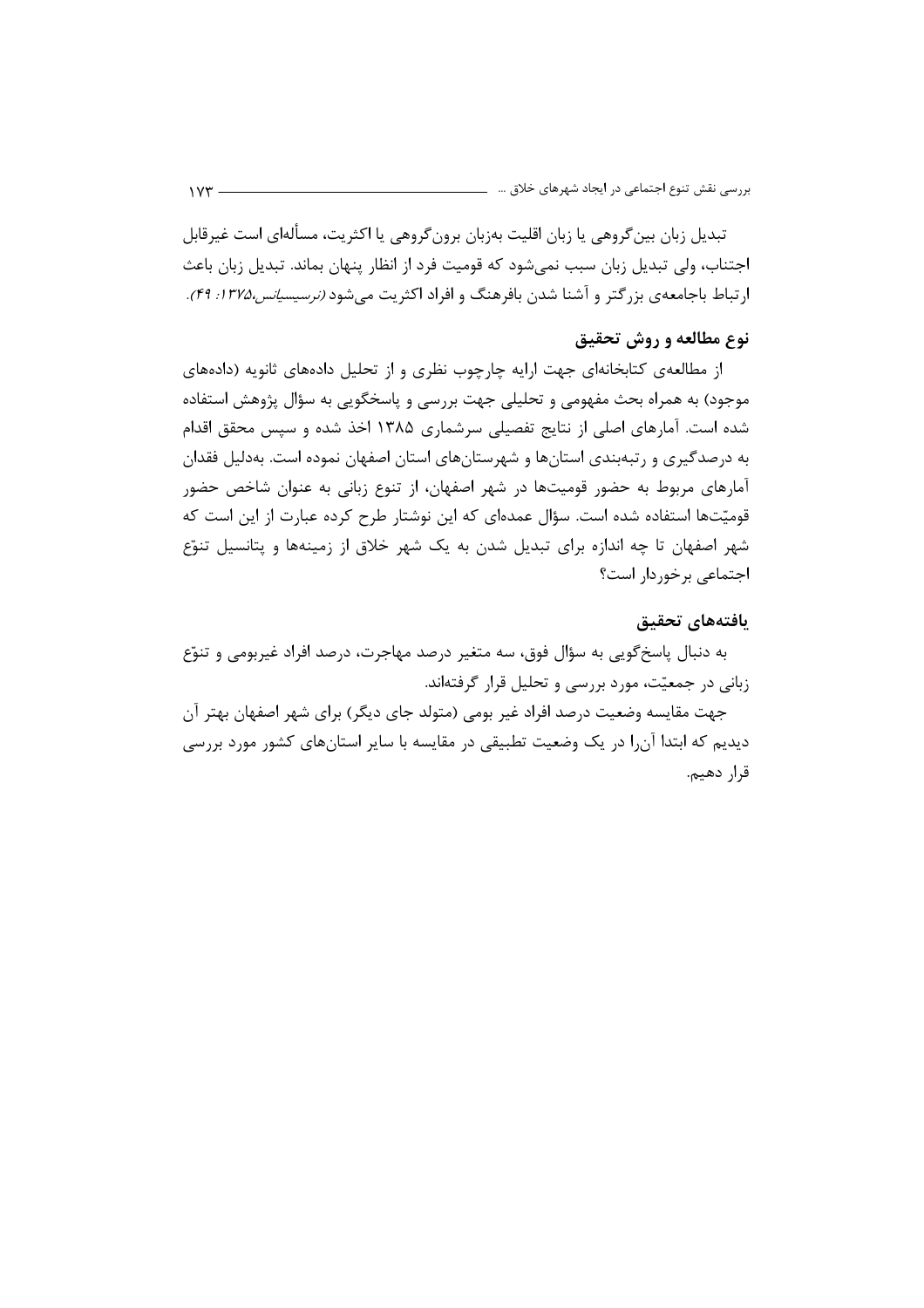۱- بررسی وضعیت حضور افراد غیر بومی و مهاجر در جمعیّت

| رتبه      | متولد جاى<br>ديگر (درصد) | استان             | رتبه | متولد جاى<br>دیگر (درصد) | استان                                                                                                                                                                                                                                                                                                       |
|-----------|--------------------------|-------------------|------|--------------------------|-------------------------------------------------------------------------------------------------------------------------------------------------------------------------------------------------------------------------------------------------------------------------------------------------------------|
| ۱۶        | ۲۲                       | لرستان            | ٨    | ٣٢                       | مركزى                                                                                                                                                                                                                                                                                                       |
| Υ         | ٣٢                       | ايلام             | γ    | ٣٢                       | گیلان                                                                                                                                                                                                                                                                                                       |
| ۴         | ۳۸                       | كهگيلويەوبويراحمد | ۱۱   | ۲۸                       | مازندران                                                                                                                                                                                                                                                                                                    |
| ۶         | ۳۵                       | بوشهر             | ۱۵   | ۲۴                       | آذربايجان شرقى                                                                                                                                                                                                                                                                                              |
| $\gamma$  | ۲۶                       | زنجان             | ۱۱   | ۲۸                       | أذربايجان غربي                                                                                                                                                                                                                                                                                              |
| Y         | ٣۴                       | سمنان             | ٩    | ٣.                       | کر مانشاہ                                                                                                                                                                                                                                                                                                   |
| ۱۲        | ۲۷                       | يزد               | ٩    | ٣٠                       | خوزستان                                                                                                                                                                                                                                                                                                     |
| ۱۲        | ۲۷                       | هرمزگان           | ۱۴   | ۲۵                       | فارس                                                                                                                                                                                                                                                                                                        |
| $\lambda$ | ۴۸                       | تهران             | ۱۶   | ٢٣                       | كرمان                                                                                                                                                                                                                                                                                                       |
| ۱۳        | ۲۶                       | اردبيل            | ۱۱   | ۲۸                       | خراسان رضوي                                                                                                                                                                                                                                                                                                 |
| ٢         | ۴٠                       | قم                | ۱۰   | ۲۹                       | اصفهان                                                                                                                                                                                                                                                                                                      |
| ۵         | ۳۶                       | قزوين             | ۱۶   | ٢٠                       | سیستان و بلوچستان                                                                                                                                                                                                                                                                                           |
| ٩         | ٣٠                       | گلستان            | ۵    | ٣۶                       | حردستان                                                                                                                                                                                                                                                                                                     |
| ۱۴        | ۲۵                       | خراسان شمالي      | ۱۵   | ۲۴                       |                                                                                                                                                                                                                                                                                                             |
| ٣         | ٣١                       | خراسان جنوبي      | ۱۷   | $\mathsf{r}\cdot$        | چهارمحال و بختياري                                                                                                                                                                                                                                                                                          |
|           |                          |                   |      |                          | $\mathbf{r}$ , $\mathbf{r}$ , $\mathbf{r}$ , $\mathbf{r}$ , $\mathbf{r}$ , $\mathbf{r}$ , $\mathbf{r}$ , $\mathbf{r}$ , $\mathbf{r}$ , $\mathbf{r}$ , $\mathbf{r}$ , $\mathbf{r}$ , $\mathbf{r}$ , $\mathbf{r}$ , $\mathbf{r}$ , $\mathbf{r}$ , $\mathbf{r}$ , $\mathbf{r}$ , $\mathbf{r}$ , $\mathbf{r}$ , |

جدول ۲: رتبهبندی استانهای کشور بر حسب جمعیّت بومی و غیر بومی

مأخذ: نتايج سرشماري ۱۳۸۵، مركز آمار ايران

همانطور که در جدول ۲ نشان داده شده است ملاحظه میشود که استان اصفهان در میان استانهای کشور رتبهی دهم را به لحاظ دارا بودن افرادی که متولد جاهای دیگر هستند به خود اختصاص داده است. استان تهران بالاترین (رتبه یک) و استان چهارمحال و بختیاری پایینترین درصد (رتبه هفده) افراد غیر بومی را به خود اختصاص دادهاند.

| رتبه | متولد جاى<br>دیگر (در صد) | شهرستان         | رتبه | متولد جاى<br>دیگر ( درصد) | شهرستان      |
|------|---------------------------|-----------------|------|---------------------------|--------------|
| ۴    | ٣٠                        | گلپایگان        |      | ۲۹                        | استان اصفهان |
| ۲    | ٣٣                        | لنجان *         | ٨    | ۲۱                        | اردستان      |
| ۶    | ۲۶                        | نايين           | ٣    | ٣٢                        | اصفهان *     |
| ۴    | ٣٠                        | نجف آباد        | ٨    | ۲۱                        | خميني شهر    |
| ٨    | ۲۲                        | نطنز            | ۱۱   | ۱۵                        | خوانسار      |
|      | ۴۸                        | برخوار و میمه * | ۱۱   | ۱۵                        | سميرم        |
| ٩    | ٢٠                        | مباركه          | ۱۰   | ۱۸                        | فريدن        |
| ۱۴   | ۱۰                        | آران و بيدگل    | ۱۱   | ۱۵                        | فريدون شهر   |
| ۱۲   | ۱۴                        | تيران و كرون    | ٩    | ٢٠                        | فلاورجان     |
| ۱۳   | ۱۱                        | چادگان          | ۵    | ۲۹                        | شهرضا        |
| λ    | ۲۱                        | سميرم سفلى      | ٧    | ۲۳                        | كاشان        |

جدول ۰.۳ رتبهبندی شهرستانهای استان اصفهان برحسب جمعیّت بومی و غیربومی

.<br>ماخذ: نتایج سرشماری ۱۳۸۵، مرکز آما<sub>د</sub> ایران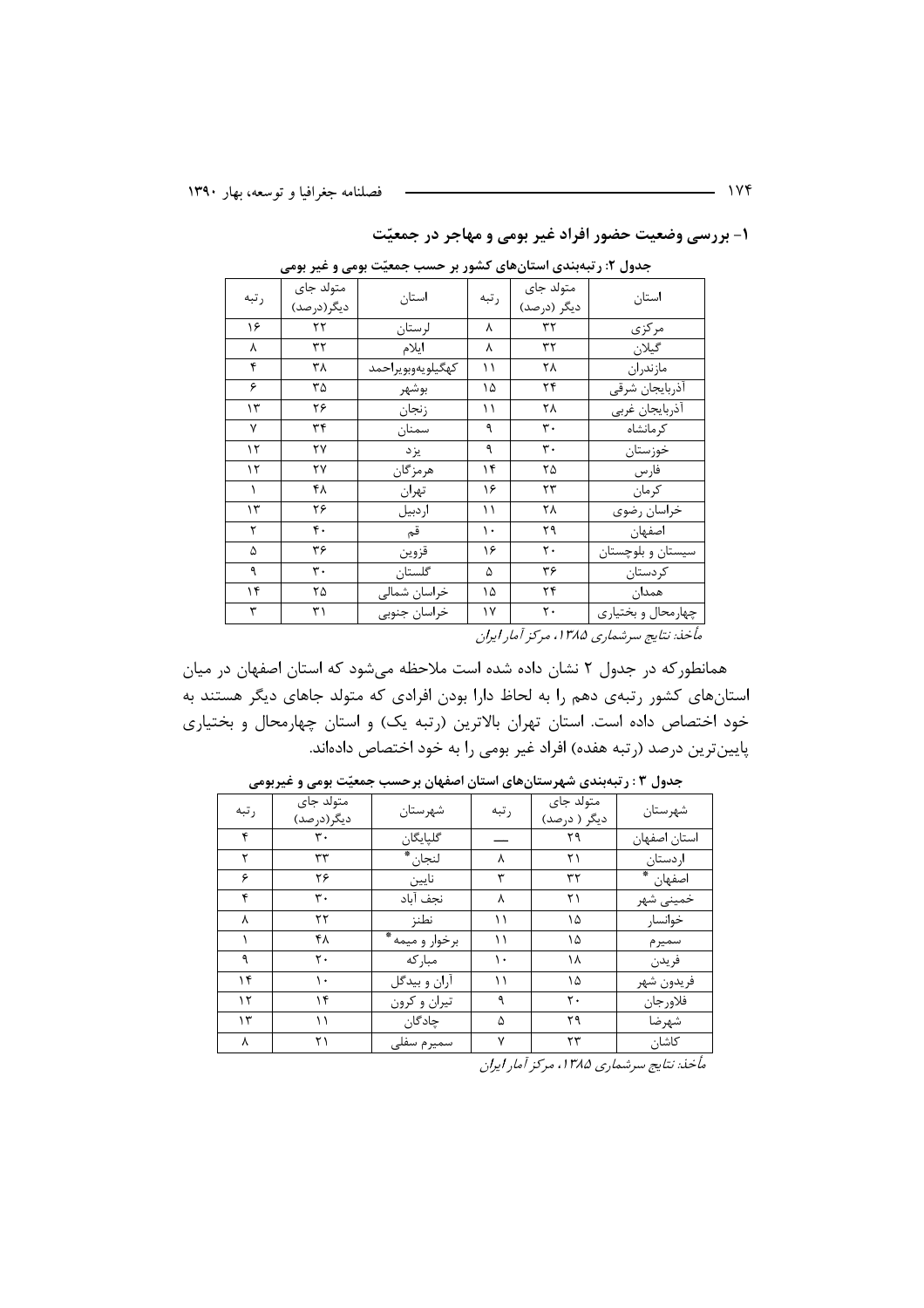با توجه به ارقام (جدول شماره ۳) ملاحظه می شود که شهر اصفهان پس از شهرستانهای برخوار و میمه و لنجان بیشترین درصد جمعیّت غیربومی را به خود اختصاص داده است. در رابطه با توجیه این مسأله که چرا دو شهرستان لنجان و برخوار و میمه از درصد بالاتری در متولدین غیر بومی برخوردارند، میتوان گفت، شهرستان لنجان درصد بالایی از متولدین غیر بومی بختیاری را در خود جای داده و برخوار و میمه به دلیل محاسبهی شهرستان شاهینشهر (درصد بالای مهاجران) از چنین درصدهای بالایی برخوردار شدهاند. البته حضور افرادغیربومی در یک جمعیّت خاص، صرفاً به معنای وجود تنوّع اجتماعی بسیار زیاد نبوده و مستلزم توجه به دو نکته اساسی است: اول این که این امر مستلزم انجام مطالعاتی (به ویژه پژوهشهای کیفی) است که نحوهی ادغام و مشارکت این گروهها را نیز مورد مطالعه و بررسی قرار دهد و دوم اینکه ایجادشهرهای خلاق به حضور متغیّرهای دیگری (مانند: حضور سرمایههای انسانی خلاق، سرمایه اجتماعی برون گروهی، فعالیتهای فرهنگی و هنری، کیفیت زندگی، مطلویبت محل زندگی و…) بستگی دارد که این امر فینفسه در شهرهای بزرگ قابلیت تحقق بیشتری دارند. اما نتیجهای که می توان گرفت این است که وجود افرادغیربومی و مهاجر در یک جمعیّت (منطقه شهري) بطور بالقوه پتانسيل ايجاد تنوّع اجتماعي را به همراه دارد.

| رتبه           | درصد                 | استان             | رتبه | درصد                    | استان              |
|----------------|----------------------|-------------------|------|-------------------------|--------------------|
|                | مهاجرين              |                   |      | مهاجرين                 |                    |
| ۱۵             | $\frac{1}{\sqrt{2}}$ | لرستان            | ۱۲   | Y/Y                     | مركزى              |
| ۲۲             | $\cdot/\lambda$      | ايلام             | ٧    | $\mathbf{r}$            | گيلان              |
| ۱۹             | $1/\tau$             | كهگيلويەوبويراحمد | ۶    | $f/\tau$                | مازندران           |
| ۱۶             | 1/5                  | بوشهر             | λ    | $\mathbf{r}/\mathbf{v}$ | أذربايجان شرقى     |
| $\mathsf{r}$ . | $1/\tau$             | زنجان             | ٨    | $\mathbf{r}/\mathbf{v}$ | أذربايجان غربي     |
| ٢١             | 1/1                  | سمنان             | ۱۱   | $\mathbf{Y}/\mathbf{Y}$ | کر مانشاہ          |
| $\gamma$       | $1/\Delta$           | يزد               | ۵    | $f/\lambda$             | خوزستان            |
| $\gamma$       | ٢                    | هر مز گان         | ۴    | ۵/۴                     | فارس               |
| $\lambda$      | ۲۵                   | تهران             | ٩    | ٣                       | كر مان             |
| ۱۶             | ۱۱۶                  | اردبيل            | ٢    | $Y/\mathcal{F}$         | خراسان رضوي        |
| ۱۸             | $1/\tau$             | قم                | ٣    | 5/2                     | اصفهان             |
| ۱۴             | $1/\lambda$          | قزوين             | ۱۱   | $\mathbf{Y}/\mathbf{Y}$ | سیستان و بلوچستان  |
| $\mathcal{L}$  | $7/\Delta$           | گلستان            | ۱۲   | $\frac{1}{2}$           | کردستان            |
| ۲۱             | ۱۱                   | خراسان شمالي      | ۱۳   | $\mathbf{\tau}$         | همدان              |
| ۲۱             | ۱۱                   | خراسان جنوبي      | ۲۱   | 1/1                     | چهارمحال و بختياري |

جدول ۴: رتبهبندی استانهای کشور برحسب مهاجران وارد شده طی ۱۰ سال گذشته ( ۸۵–۱۳۷۵)

مأخذ: نتايج سرشماري ۱۳۸۵، مركز أمار ايران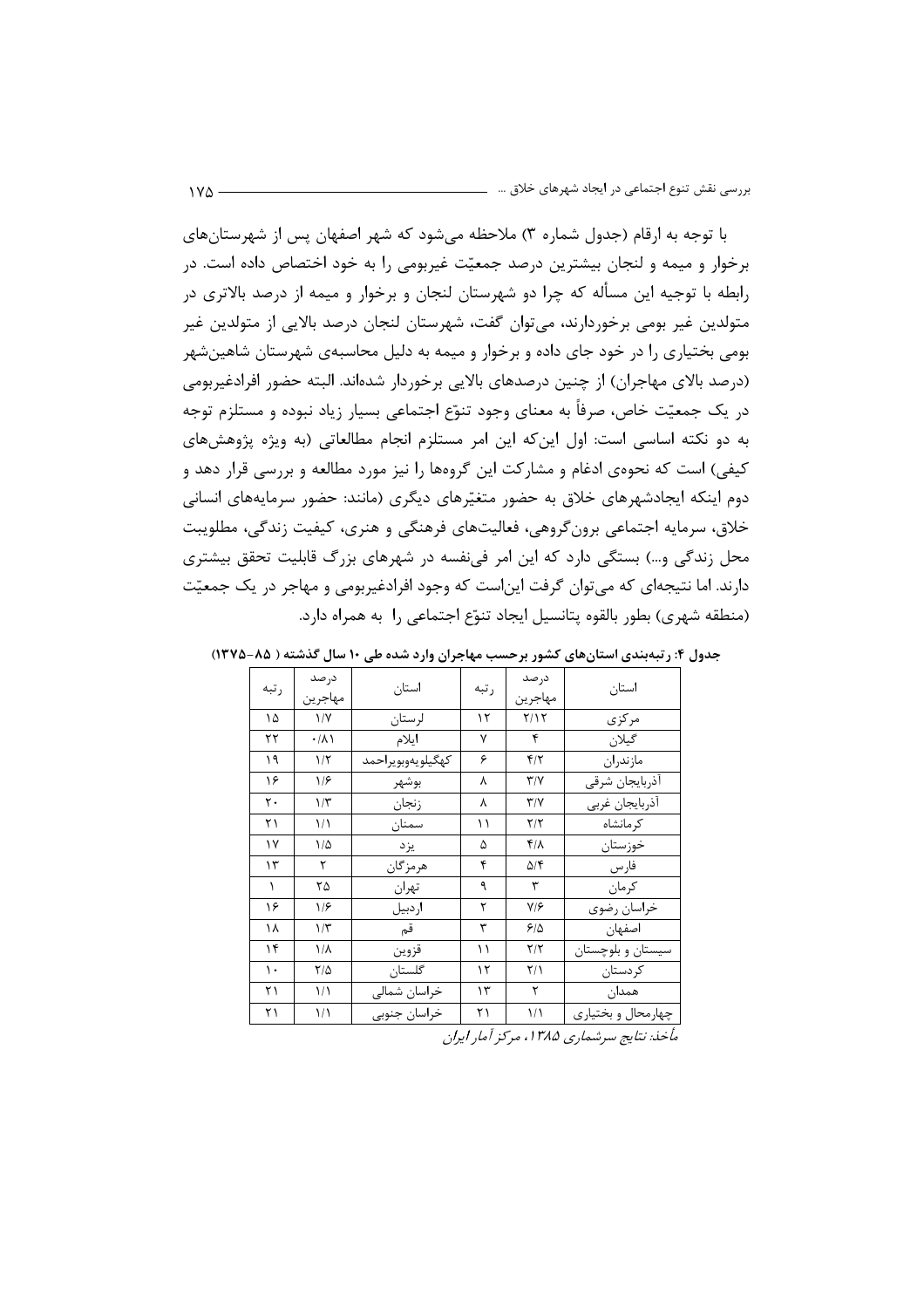همان طور که در جدول ۴ ملاحظه میگردد استان اصفهان پس از تهران و خراسان رضوی، با رتبهی سوم در بین استانهای کشور بیشترین درصد مهاجران وارد شده را به خود اختصاص داده است.

| رتبه | مهاجرين<br>(در صد)      | شهرستان       | رتبه                   | مهاجرين<br>(درصد)       | شهرستان    |
|------|-------------------------|---------------|------------------------|-------------------------|------------|
| ٨    | $\frac{1}{\sqrt{2}}$    | گليايگان      |                        |                         |            |
| ۴    | ۵/۷                     | لنجان         | ۱۲                     | $\cdot$ /9              | اردستان    |
| ٨    | $1/\Delta$              | نايين         |                        | ۴۵/۴                    | اصفهان     |
| ۴    | ۵/۷                     | نجفآباد       | ۵                      | $\Delta/\Upsilon$       | خمينىشهر   |
| ۱۴   | ۰۱۷۶                    | نطنز          | ۱۶                     | $\cdot/\cdot\cdot$ ۴    | حوانسار    |
| ٢    | $\cdot$ /۴              | برخوار و میمه | ۱۰                     | ۱۱۲۴                    | سميرم      |
| ٧    | $\mathsf{Y}/\mathsf{q}$ | مباركه        | ٩                      | ۱/۳۸                    | فريدن      |
| ۱۰   | $1/\tau$                | أران و بيدگل  | ۱۴                     | $\cdot/\Upsilon$        | فريدون شهر |
| ۱۱   | ۱۱                      | تيران و كرون  | ۶                      | $\mathbf{r}/\mathbf{v}$ | فلاورجان   |
| ۱۵   | $\cdot$ /۳              | چادگان        | ٧                      | $\mathsf{r}/\mathsf{v}$ | شهرضا      |
| ۱۳   | $\cdot/\lambda$         | سميرم سفلى    | ٣                      | ۶                       | كاشان      |
|      |                         |               | $\cdot$ $\cdot$ $\tau$ |                         |            |

جدول ۵ : درصد مهاجران وارد شده طی ۱۰ سال گذشته (شهرستانهای استان اصفهان)

مأخذ: نتايج سرشماري ۱۳۸۵، مركز آمار ايران

با توجه به جدول شماره ۵ ملاحظه میگردد شهر اصفهان در میان شهرستانهای استان اصفهان بالاترین رتبه را از نظر درصد مهاجران وارد شده به خود اختصاص داده است.

#### تنوّع قومي

به دلیل عدم وجود آمارهای رسمی و قابل انتشار در این زمینه و نیز دلایلی که در بالا عنوان گردید، تنها استناد ما در این رابطه اشاره به سنجش تنوّع زبانی برای سنجش تنوّع قومي در مطالعه "رفتارهاي فرهنگي ايرانيان" بوده است .

|                         | زبان مادري | صحبت كردن               |             | فهم زبان                |         | زبان      |
|-------------------------|------------|-------------------------|-------------|-------------------------|---------|-----------|
| د, صد                   | فراواني    | د, صد                   | فراواني     | در صد                   | فراواني |           |
| 97/2                    | ۰۵۶ ۲      | 91/Y                    | <b>7147</b> | $\lambda \lambda/\tau$  | ۲۱۷۴    | فارسى     |
| $\mathbf{r}/\mathbf{r}$ | ٧۵         | $\mathbf{r}/\mathbf{r}$ | ٧۵          | $f/\mathfrak{f}$        | ۱۰۹     | تركى      |
| $\cdot$ /۶              | ۱۳         | 1/1                     | ۲۷          | $\mathbf{r}/\mathbf{r}$ | ٧۶      | عربى      |
| $\mathbf{Y}/\mathbf{F}$ | ۵٣         | ۲۱۶                     | ۶۲          | $Y/\Delta$              | ۶۳      | لري و لکي |
|                         |            | $1/\tilde{r}$           | ۳۱          | $1/\Delta$              | ۳۸      | انگلیسی   |
| $\cdot/\cdot$ ۴         |            | $\cdot/\cdot$ ۴         |             | $\cdot/\cdot$ $\wedge$  | ۲       | كردى      |
| $7 \cdot \cdot$         | ۲۱۹۸       | $7 \cdot \cdot$         | ۲۳۵۳        | $7 \cdot \cdot$         | ۲۴۶۲    | جمع       |
|                         |            |                         |             |                         |         |           |

جدول ۶ : زبانهای مورد استفاده در شهر اصفهان

مأخذ: رفتارهای فرهنگی ایرانیان، ۱۳۸۱: ۱۹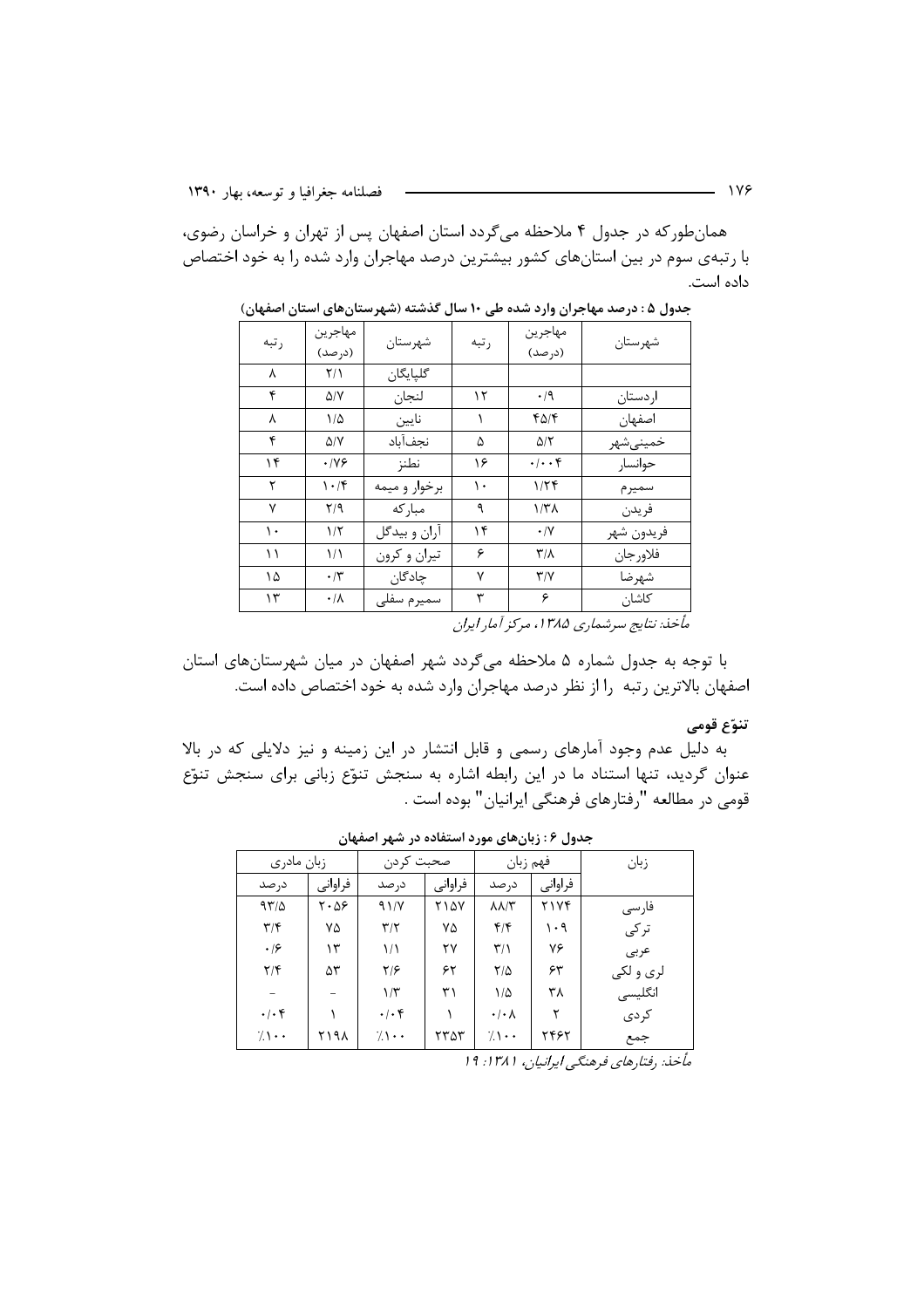همانطور که گفته شد در مورد تنوّع قومی از شاخص نوع زبان استفاده شده است. در مطالعهی رفتارهای فرهنگی ایرانیان درمورد استفاده از شاخص مذکور (همانطورکه مورد تأکید پژوهش حاضر است) چنین آمده است :

سؤالات مربوط به فهم و صحبت کردن از آن جهت مطرح شده که مهمترین ابزار در عرصهی فرهنگ و مصرف آن زبان است. به همین جهت در استفاده از کالاهای مختلف می تواند نقش داشته باشد. زبان مادری از دوجهت سؤال شده است: ازجهت اهمیت آن در در ک بهتر فرهنگ مرتبط با یک زبان و هم به عنوان شاخصی برای شناخت خرده فرهنگهای قومی و محلی و گروهبندیهای فرهنگی و اجتماعی که در یک شهر وجود دارد. زیرا زبان به عنوان یک مؤلفهی اصلي هر فرهنگ، علاوه بر اين كه امكان تعامل و تفاهم را فراهم مي آورد، در شكل دادن به هویتهای خاص هم نقش دارد. بنابراین می توان بهعنوان شاخصی برای شناخت گروههایی که یایهی فرهنگی دارند، از آن سود جست. شاید بهتر آن باشد، در پژوهشهای آینده در شهر اصفهان، بهجای استفاده از زبان، بهعنوان شاخص تنوع قومی از دیگر مؤلفههای تمایز اجتماعی (مانند تنوع لهجه) استفاده شود. بهطوركلي مي توان گفت، شهر اصفهان از تنوّع قومي بهمعناي نظری آن بر خوردار نیست.

#### نتىجە

شهر خلاق و نوآور از جمله مباحث جدید در حوزهی مطالعات شهری توسط، جغرافی دانان، اقتصاددانان و جامعهشناسان در رسیدن به جامعهی دانایی و توسعهی دانایی محور مورد تأکید قرار گرفته است. در این راستا شهر به عنوان محل شکل گیری خلاقیت، دانایی، صنایع خلاق و نوآور و اقتصاد دانایی در یک رویکرد ترکیبی در نظر گرفته شده است. اگر بپذیریم که محور تمام موارد فوق حضور سرمایههای انسانی خلاق و نوآورند، بنابراین محیطهای شهری باید از شرایطی برخوردار باشند که بتوانند این سرمایهها را جذب کرده و حفظ نمایند. این مسأله با متغیّرهای بیشماری در ارتباط است که از جمله آنها مدارای یک منطقه برای ورود افراد خلاق است. ریچارد فلوریدا به سه شاخص فنآوری، استعداد و مدارا در مورد شکل گیری شهرهای خلاق اشاره میکند. از شاخصهای سنجش مدارا مفهوم تنوّع اجتماعی است. مفهوم شهر خلاق در این نوشتار بر اساس سه محور خلاقیت، صنایع فرهنگی و طبقه خلاق در دو رویکرد محیط نوآور و شهرهای مبتنی بر اقتصاد دانایی به لحاظ مفهومی مورد بررسی قرار گرفته است. در این رویکرد به متغیّرهای چندی از جمله، کیفیت و مطلوبیت محل زندگی، برابری اجتماعی، سرمایهی اجتماعی و… در ایجاد شهرهای خلاق اشاره شده است. از جمله اینها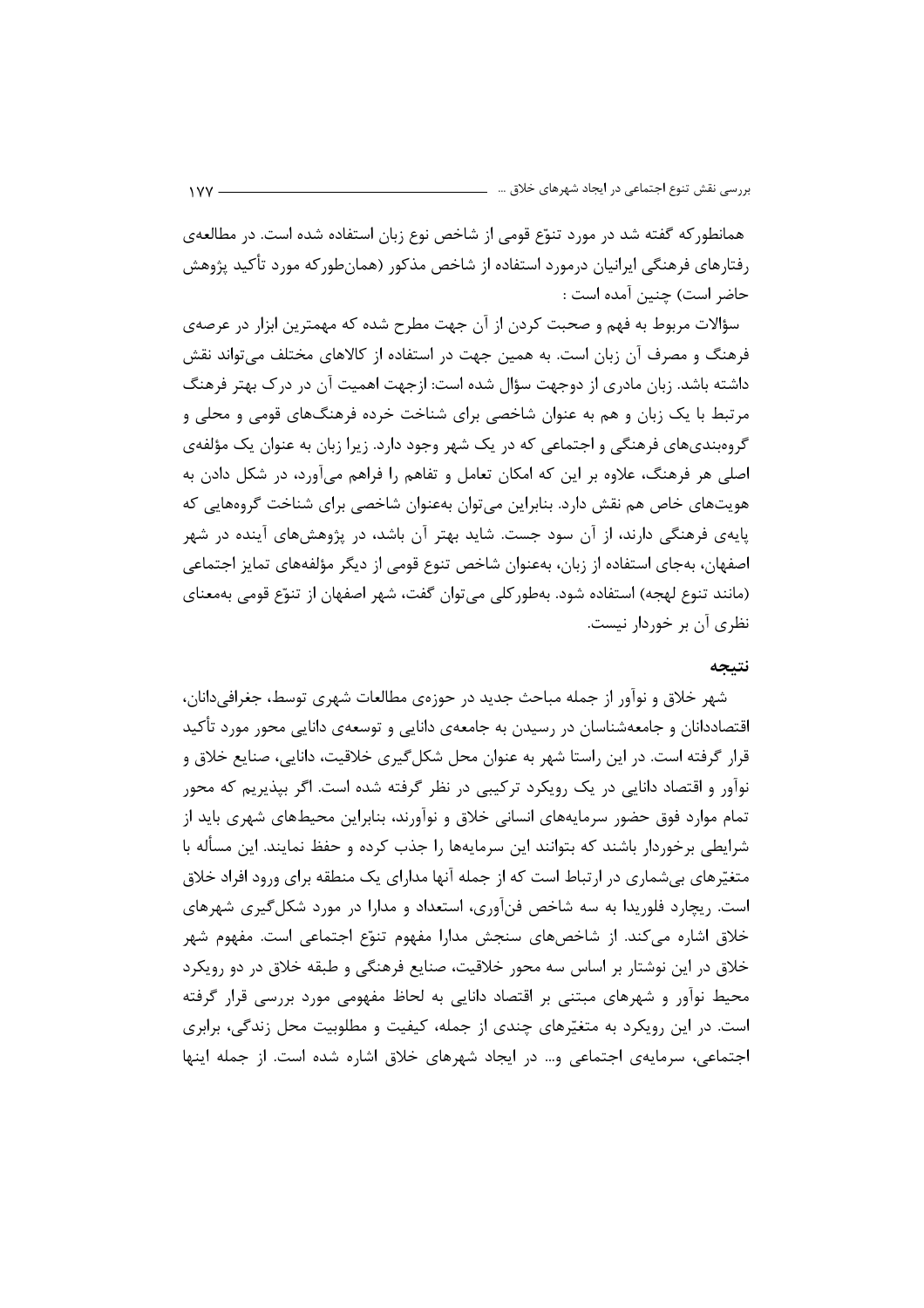مسألهي تنوّع اجتماعي است كه شامل تنوّع شهري نيز ميباشد. تنوّع اجتماعي و ناهمگوني بر طبق نظریههای جامعهشناسی پست مدرن برخلاف نظریههای کلاسیکجامعهشناسی پدیدهای مثبت در شکوفایی و مشارکت سرمایههای انسانی ارزیابی شده است. از شاخصهای سنجش تنوّع اجتماعی شاخص ذوب فرهنگی است که به حضور افرادخارجی در جمعیّت (افراد مهاجر و غیربومی، گروههای قومی، نژادی و سایر گروههای اجتماعی متمایز) اشاره دارد. مهاجرت در این فرآیند باید به عنوان یک عامل مثبت نگریسته شود نه صرفاً پدیدهای دارای پیامدهای منفی. بهطورکلی می توان گفت، شهر اصفهان از نظر مهاجرپذیری از رتبهی خوبی در میان شهرهای استان اصفهان و نیز در میان استانهای ایران برخوردار بوده و این پتانسیل را در جهت ایجاد شهرهای خلاق داراست. با توجه به دادههای پژوهش، استان اصفهان ۲۹درصد جمعیّت افراد غیربومی (رتبه دهم) و ۶۱۵ درصد مهاجرین کل کشور (رتبه سوم) را در میان استانهای ایران به خود اختصاص داده است. همچنین در میان شهرستانهای استان اصفهان، شهر اصفهان ٣٢ درصد جمعيّت غيربومي (رتبه سوم) و ۴۵/۴ درصد مهاجرين (رتبه اول) را به خود اختصاص داده است. از تنوّع زبانی به جای درصد حضور گروههای قومی در شهر اصفهان استفاده شده است. تنوع زبانی در شهر اصفهان وجود نداشته و اکثر جمعیّت آن را فارسی;بانان تشکیل می،دهند. نکتهای که در اینجا هم به عنوان نتیجهگیری و هم پیشنهاد از اهمیت زیادی برخوردار بوده، کیفیت ادغام مهاجران و افراد غیربومی و جذب و مشارکت آنان در جامعهی میزبان است.

این مسأله با انزوای گروههای اجتماعی خاص و نیز پدیدهی حاشیهنشینی گروههای مهاجر در تضاد است. البته در ادبیات مربوط به شهرهای خلاق و جامعه دانایی، بهسرمایههای انسانی متخصص که دارای تحصیلات عالی هستند، اهمیت زیاد و جایگاه محوری داده شده است. در ایران شاید یکی ازدلایل عمدهی مسألهی حاشیهنشینی پایین بودن سطح تخصّص و تحصیلات گروههای مهاجر بهویژه روستاییان به شهرهاست.

از طرف دیگر جذب سرمایههای انسانی خلاق، در جهت ایجاد تنوّع اجتماعی مستلزم دو جهت گیری عمده است: حرکت جامعه به سوی دانایی محوری و انجام مطالعات و پژوهشهای کمّیوکیفی متعددی است (بهویژه کیفیت پذیرش مهاجران و خردهفرهنگهای مختلف توسط اصفهانیها) که پیشنهاد میشود در پژوهشهای بعد مورد توجه قرار گیرد. در این پژوهش تنوَّع نژادی و تنوَّع خانواری به دلیل عدم انطباق معنای نظری آن با شرایط جامعهی ایران، مورد سنجش قرار نگرفته است.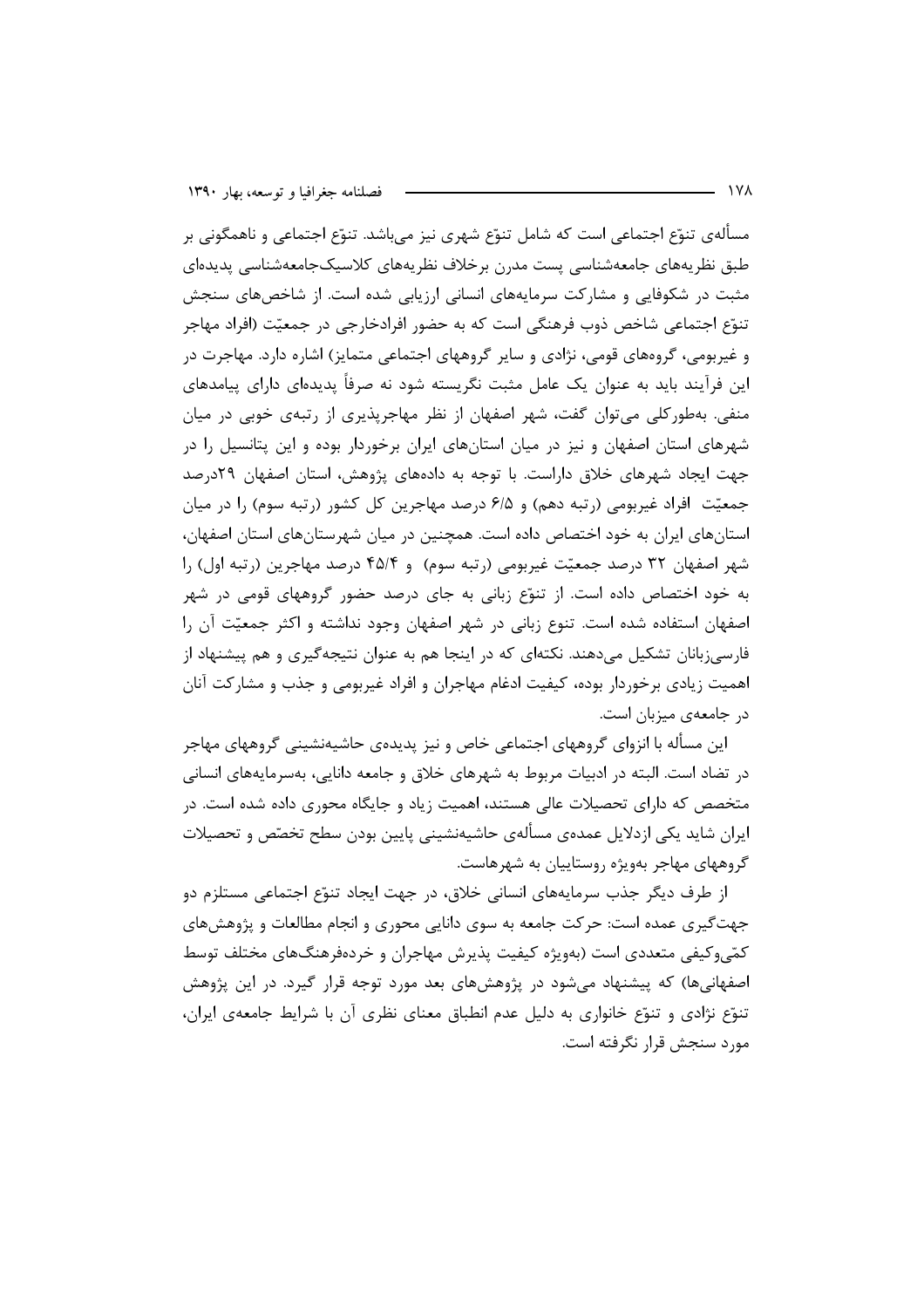منابع

- ۱– احمدی، حمید (۱۳۷۸) قومیت و قومگرایی در ایران، از افسانه تا واقعیت. چاپ اول. نشر نی.
- ۲- باستانی، سوسن؛ ساعیمهر، منیره (۱۳۸۶). سرمایه اجتماعی و مهاجرت و اسقرار در شهرهای بزرگ (مورد مطالعه : شهر تبریز)، مجله جامعهشناسی ایران. دوره ششم. شماره ۱.
- ٣- پایلی یزدی، محمدحسین؛ ابراهیمی، محمدامیر (١٣٧٨) نظریههای توسعه روستایی، چاپ اول. تهران. سمت.
- ۴- جمالی، فیروز (۱۳۸۱) مهاجرت، شهرها و سازگاری مهاجران، نشریه دانشکده ادبیات و علوم انسانی (تبریز). شماره ۱۸۲.
- ۵- ربانی، رسول؛ افشارکهن، جواد و کلانتری، صمد (۱۳۸۳). بررسی و تحلیل ساختار اجتماعی محلات شهري قم، مجله پژوهشي دانشگاه اصفهان (علوم انساني). جلد هفدهم. شماره ۲ .
	- ۶– ربانی، رسول (۱۳۸۵) جامعهشناسی شهری، چاپ دوم. دانشگاه اصفهان. انتشارات سمت.
- ۷– رفتارهای فرهنگی ایرانیان (۱۳۸۱). یافتههای طرح پژوهش فعالیت و مصرف کالاهای فرهنگی، وزارت فرهنگ و ارشاد اسلامی. دفتر طرحهای ملی.
- ٨- ساوج، مايک. وارد، آلن (١٣٨٠). جامعهشناسي شهري، ترجمه ابوالقاسم پوررضا. چاپ اول. انتشا, ات سمت.
- ۹- سیدامامی، کاووس (۱۳۸۵). قومیت ازمنظر سیاستهای هویت، دوفصلنامه دانش سیاسی، شماره سوم. بهار و تابستان.
- ۱۰–صرافی، مظفر(۱۳۸۱). مهاجرت داخلی و مسأله مدیریت شهری با تأکید بر شرایط ایران فصلنامه پژوهشی مدیریت و برنامهریزی شهری. شماره ۱۰. تابستان.
- ١١- عبداللهيان، حميد (١٣٧٨) روابط تركيبي شيوههاي فرهنگي، روش شناخت جامعه نو. نامه علوم اجتماعی. شماره ١٣. بهار و تابستان.
- ١٢- عظيمي، ناصر (١٣٨١). مهاجرت از روستا به شهر، نگاهي متفاوت، فصلنامه پژوهشي مديريت و برنامهریزی شهری. شماره ۱۰. تابستان.
- ١٣- علاءالديني، پويا؛ امامي، يحيى ( ١٣٨۴). جهاني شدن، مهاجرت و فقر در ايران، فصلنامه علمي و یژوهشی رفاه اجتماعی. سال پنجم. شماره ۱۸. پاییز.
- ۱۴-قرخلو، مهدی؛ حبیبی، کیومرث ( ۱۳۸۵). تحلیل مهاجرت در ارتباط با سطح توسعهیافتگی استانهای کشور با استفاده از تکنیکهای برنامهریزی. فصلنامه تحقیقات جغرافیایی. شماره ۸۱ . تابستان.
	- ۱۵-نتایج تفصیلی سرشماری سال ( ۱۳۸۵) مرکز آمار ایران.
- ۱۶- نرسیسیانس، امیلیا (۱۳۷۵). بررسی چند زبانگونگی در شهر تهران، نامه علوم اجتماعی. شماره ۸.